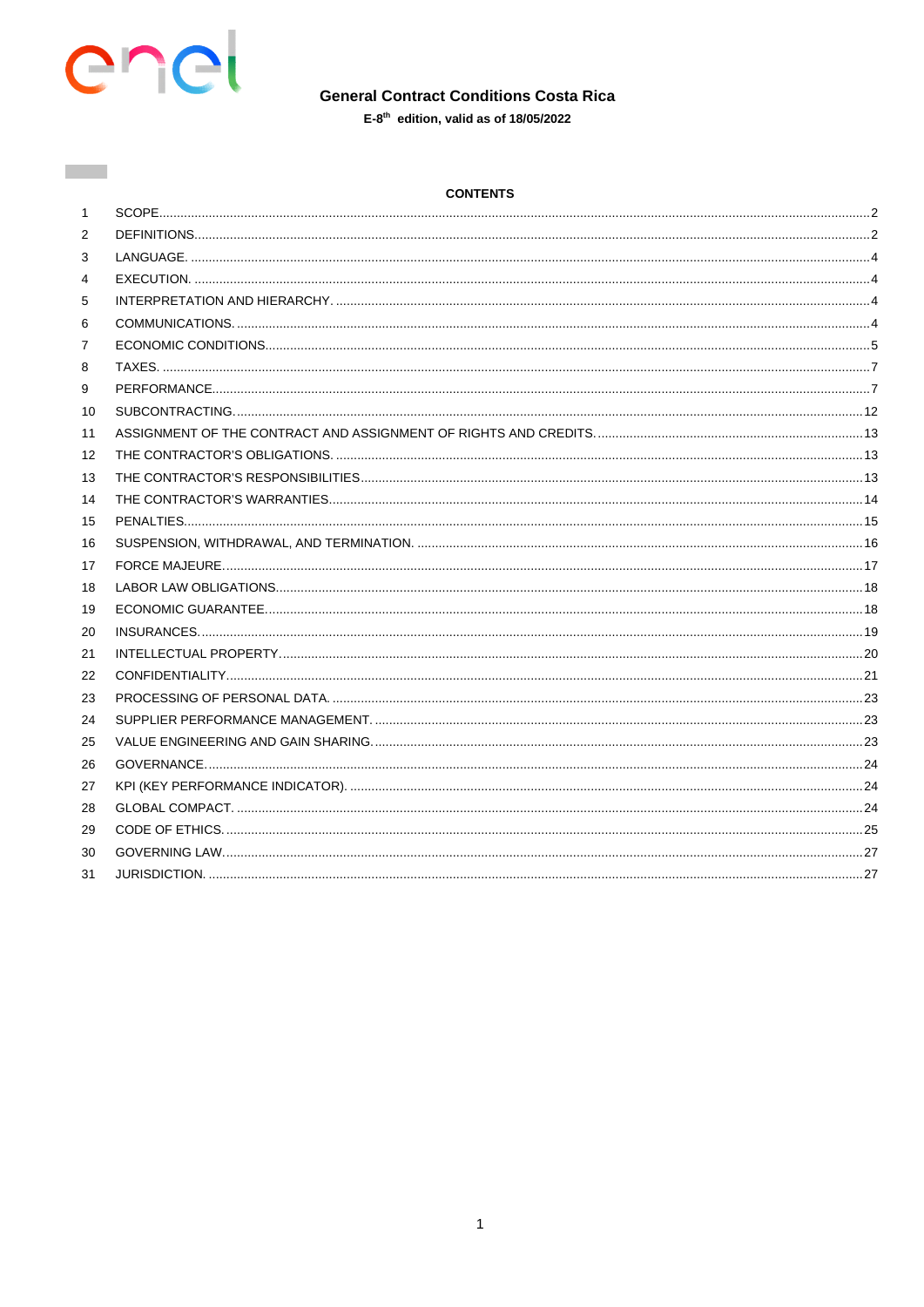

## <span id="page-1-0"></span>**1 SCOPE.**

- These General Contract Conditions for Costa Rica (hereinafter, the "General Conditions") regulate the contractual relationship between the companies belonging to the ENEL Group (hereinafter "ENEL") and its Contractors (hereinafter the "Parties") regarding the acquisition of materials, equipment, works and services.
- ENEL pursues a sustainable business model and places environmental, social and economic sustainability, together with innovation, at the center of its corporate culture, by implementing a development system based on the creation of value that is shared with all its internal and external stakeholders. ENEL pursues the achievement of the UN Sustainable Development Goals (SDGs), it has been a "Participant" member of the UN Global Compact since 2004 and, in 2020, it was confirmed as one of its LEAD companies, thanks to its adherence to the 10 founding principles on human rights, labor standards, environmental protection, and the fight against corruption.

ENEL is committed to boost social, economic and environmental sustainability, also through the contractual relationships with its Contractors.

The Contractor declares to know ENEL's principles on sustainable development, available at the following link <https://www.enel.com/company/our-commitment/sdg-onu>, and confirms to share the same purposes.

- These General Conditions shall apply, without prejudice to any other agreement to the contrary, taking into account the order of precedence set out in clause "INTERPRETATION AND HIERARCHY".
- The Contract (as defined below) shall specify the Website where these General Conditions may be consulted and ENEL shall send, upon request, an electronic/paper copy to those Contractors which cannot access the Website.
- Any exception to these General Conditions proposed by the Contractor shall only be valid if made in writing and accepted by ENEL, and shall only apply to the relevant Contract, excluding any application thereof to any existing contract nor to any other future contract executed with the same Contractor.

# <span id="page-1-1"></span>**2 DEFINITIONS.**

The following definitions, among others, shall apply to this document:

- **Affiliate**: in relation to any person, any other person who: (a) directly or indirectly controls, or is controlled by, or is under common control with, such person; or (b) directly or indirectly holds fifty percent (50%) or more of any class of voting shares or other interests in the share capital of such person; or (c) holds fifty percent (50%) or more of any class of voting shares or other interests in the capital directly or indirectly beneficially owned or held by such person, or (d) either holds a general partnership interest in such person or such person holds a general partnership interest in the other person. For the purposes of this definition, the word "controls" means the possession, either direct or indirect, of the power to direct or cause the direction of the management or policies of a person, whether through the ownership of voting securities or otherwise.
- **Completion Term**: period by which the Contractor undertakes to complete the Scope of Contract, as set forth therein.
- **Duration:** period of validity of the Contract set forth in the Agreement.
- **ENEL Group**: ENEL S.p.A. and its Affiliates.
- **Execution Date**: date on which the Contract enters in full force. Unless otherwise provided for in the Contract, such date corresponds to the date of signature by both Parties.
- **Final Acceptance**: acceptance by ENEL of the completion of the Scope of Contract, which takes place after any defects or deficiencies identified during commercial operations have been remedied.
- **Final Acceptance Date**: date when the Warranty Period ends upon Final Acceptance.
- **Governmental Authority**: any and all supranational, foreign, national, federal, state, county, city, municipal, local or regional authorities, departments, bodies, commissions, corporations, branches, directorates, agencies, ministries, courts, tribunals, judicial authorities, legislative bodies, administrative bodies, regulatory bodies, autonomous or quasi autonomous entities or tax authorities or any department, municipality or other political subdivision thereof.
- **Law**: all legislation, statutes, ordinances, codes, rules, orders, decrees, regulations, judgments, injunctions, permits, licenses, authorizations of any legally established Governmental Authority, as the same may be amended, modified or repealed, applicable to the Contract and in force in Costa Rica.
- **Provisional Acceptance**: conditional acceptance by ENEL of the delivery of the Scope of Contract, which shall be verified or confirmed under operational conditions within an agreed period. Such acceptance shall be given upon occurrence, or declaration by ENEL, of the last of the following conditions: (a) completion of the Scope of Contract, (b) no defects exist, (c) all defects have been remedied; (d) the activities under the Scope of Contract have been completed and accepted for commercial purposes, if applicable, and (e) the Contractor has delivered all required documents to ENEL.
- **Provisional Acceptance Date**: date when the Warranty Period starts based on the Provisional Acceptance.
- **Scope of Contract**: all materials, equipment, works and/or services defined in the Contract and/or in the Technical Specifications, which ENEL shall purchase from the Contractor under the Contract.
- **Subcontractor**: Person including the relevant employees and representatives who has executed a direct contract with the Contractor for the performance of part of the Scope of Contract relating to the provision of works and services.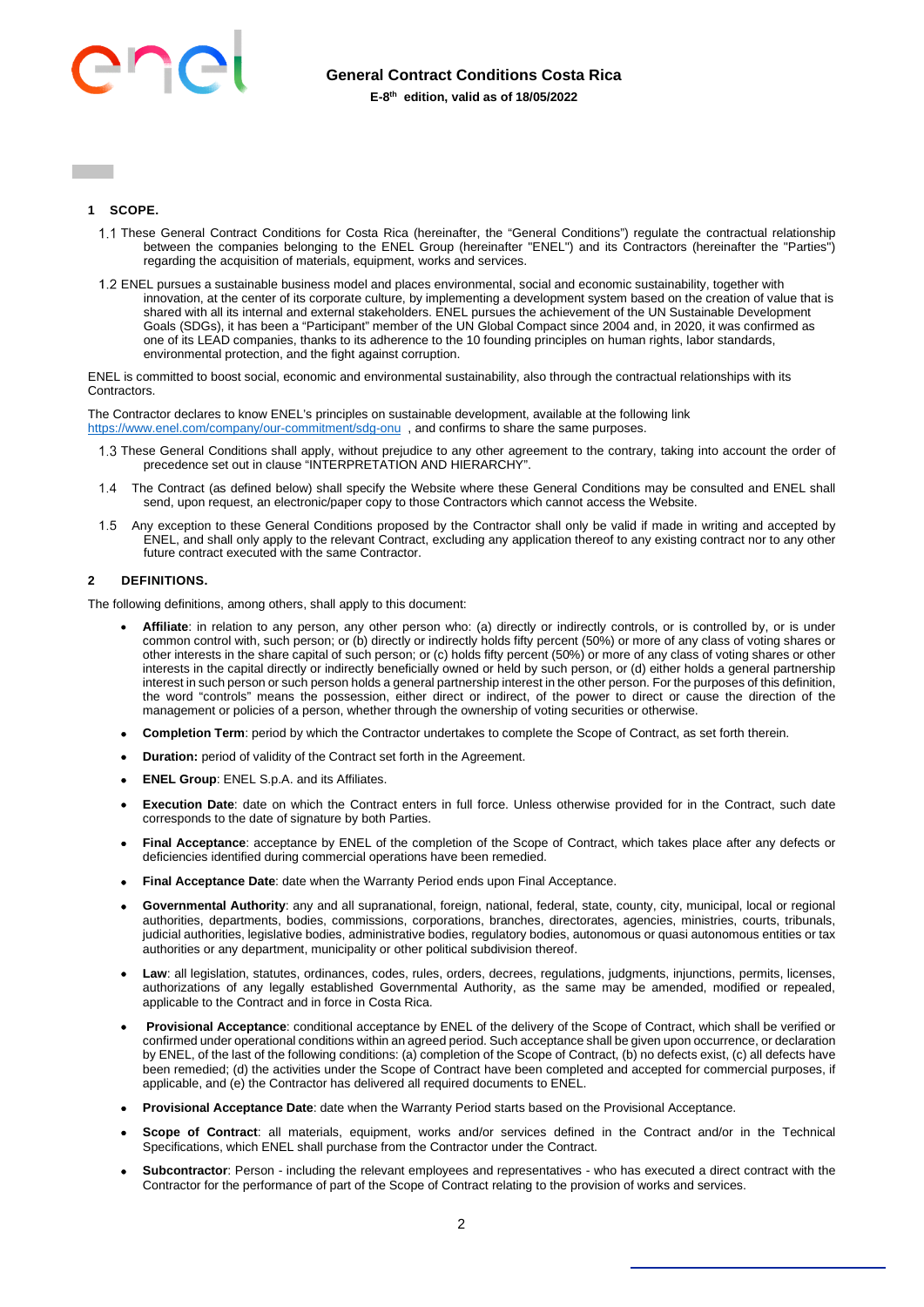

- **Subsupplier**: Person including the relevant employees and representatives who supplies to the Contractor, either directly or indirectly, in full or in part, the materials and/or equipment required for the performance of the Scope of Contract.
- **Third Party**: any Person other than a Party.
- **Shipping authorization**: document issued by ENEL, which entitles the Contractor to ship, in full or in part, the equipment or material covered by the Contract.
- **Dispatch Note**: document issued by the Contractor after completion of all the agreed procedures, informing ENEL that the equipment or material covered by the Contract has been shipped, in full or in part.
- **Agreed Quality**: agreement established between ENEL and the Contractor according to which the Contractor undertakes a certain liability on the acquisition and guarantees a quality level previously agreed between the Parties.
- **Contract**: set of contractual documents, as specified below, regulating, in writing, the rights and obligations of the Parties and the acquisition of materials or equipment and the performance of specific works or services.
	- 1. **Agreement ("Acuerdo Comercial")**: the document that includes the name and identification data of the Parties, specifies the scope and duration of the Contract and provides other specific economic, administrative and regulatory terms. Furthermore, this document lists and refers to all of documents that form the Contract.
		- 2. **Particular conditions**: document providing the specific terms regulating a Contract.
	- 3. **Technical-Economic documents**:

**Technical Specifications**: document providing the technical requirements of the Contract.

**Compensantion or Price List**: document that provides the consideration to be paid for the specific services performed by the Contractor, which may be grouped by category.

**Other additional documents**: other additional documents related to a specific Contract (e.g., description of the works and interventions; graphic and descriptive design print-outs; time schedule, etc.).

4. **Health, Safety and Environment Terms, and Health, Safety and Environment Essential Terms** (hereinafter, "**HSE Terms**"): document governing the health, safety and environmental obligations of the Parties under the Contract. The HSE Terms are available on ENEL Global Procurement website.

5. **General Conditions**: this document.

- **Final Acceptance Document**: document (such as a report) confirming final receipt and acceptance of the materials and equipment purchased, the works and services performed and the end of the Warranty Period.
- **Provisional Acceptance Document**: document (such as a report) which records:

1) the successful outcome of the inspection and the activities related to a specific equipment or material received from ENEL; this document also records any necessary modifications or corrections of deficiencies detected during the inspection and/or testing, or

2) the successful outcome of a works progress examination, the accurate performance or complete correction of the contractual service, as well as the compliance with technical standards and contractual clauses relating to the different phases of the activities under the Contract.

- **Electronic signature**: digital signature system which, where applicable and in accordance with the relevant laws of each country, allows the verification of the identity of the Parties to the same extent of a handwritten signature, and which certifies any communication sent by the signatory and the source and integrity of an electronic document or a set of electronic documents.
- **Economic guarantee**: a first demand financial guarantee that the Contractor provides to ENEL to guarantee the accurate fulfillment of all the contractual obligations and the payment of the damages suffered as a result of a breach by the Contractor of its obligations in accordance with the amounts and the terms set out in clause 19.
- **Taxes**: any taxes or in general any other charge determined and levied by the competent Authority or the laws regulating a specific Contract, in accordance with the applicable regulations.
- **Inspector**: person or entity appointed by ENEL who carries out the inspection functions at any stage of performance of the Contract.
- **Quality Control Plan**: document issued by the Contractor specifying the procedures, processes and resources that shall be used for the fulfillment of the contractual requirements.
- **Inspection Program**: document issued by the Contractor and approved by ENEL, specifying the different inspections, tests, trials or examinations to be performed.
- **Contractor**: natural or legal person (including groups) that executes with ENEL a contract for works, services and/or supplies.
- **ENEL Global Procurement Portal**: ENEL Portal accessible by the Contractors to operate with ENEL on-line.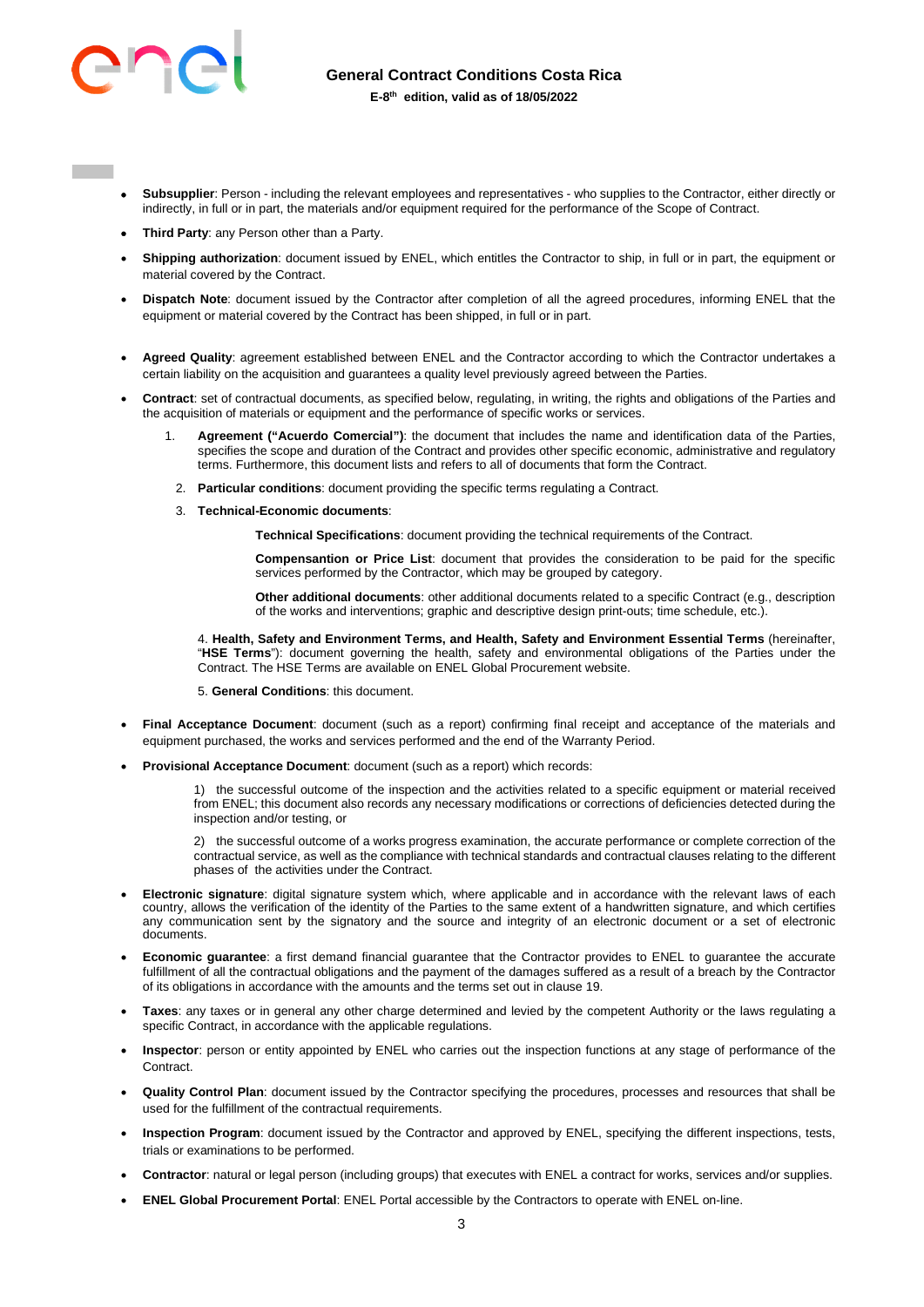

- **Preliminary Acceptance**: procedures providing for the performance of the required tests or trials of the material, in the presence of ENEL's technicians or of the relevant authorized person or entity, as well as of the facilities of the Contractor, of its subcontractors or of any other entity agreed between the Parties.
- **Acceptance by Protocol**: review of the required test protocols, previously carried out by the Contractor, by means of which ENEL's technicians or the relevant authorized person or entity, approve the shipment of materials, or otherwise evaluate the results of such protocols by the Preliminary Acceptance.
- **Quality Assurance System**: system establishing the requirements to be met by the Contractor for the effective and proper performance of the Contract.
- **Subcontract**: contract by which the Contractor entrusts the performance of part of the Scope of Contract to Subcontractors.
- **Warranty Period**: period of time during which the Contractor has to ensure the proper functioning of the goods or works, or that they are flawless and fit for their use.

# <span id="page-3-0"></span>**3 LANGUAGE.**

- 3.1 The language of these General Conditions is English.
- 3.2 Notwithstanding the foregoing, any amendment or complement to the Contract shall be made in writing.

### <span id="page-3-1"></span>**4 EXECUTION.**

- The Contract shall be executed after its signature. By signing the Contract, including by electronic signature, the Contractor declares its full and unconditional acceptance of the same.
- The Contract shall not be renewed automatically nor shall be subject to tacit extensions. Any additions and/or subsequent additional contractual terms, or deletions of contractual clauses provided in a given Contract, shall not amend the General Conditions and shall be limited to the Contract concerned.
- As regards Contracts executed by ENEL with the Contractor for the benefit of two or more companies of the ENEL Group, the Contract shall be executed between the companies of the ENEL Group which actually receive the relevant service, work or supply and the Contractor or its Affiliates or associated companies or permanent establishments located in the same country of the relevant ENEL Group company.

### <span id="page-3-2"></span>**5 INTERPRETATION AND HIERARCHY.**

 In the case of conflicts or incompatibilities among the contractual documents, priority and prevalence shall be determined according to the following order:

## **1. Agreement;**

- **2. Particular Conditions** (if any);
- **3. Technical-economic documents** (Technical specifications, Compensation list or Price list, any additional documents);
- **4. HSE Terms**

### **5. General Conditions.**

- In any case, should a conflict arise between the contractual documents and the mandatory provisions of Law regulating the Contract, the latter shall prevail.
- Without prejudice to clause "GOVERNING LAW", should any doubts or conflicts arise on the interpretation of a Contract, they shall be amicably settled by the Parties, in accordance with the scope and purpose of the Contract and in compliance therewith.
- A Party shall not be considered as waiving any right, power or claim arising from the Contract, unless such waiver is explicitly declared in writing to the other Party. The waiver of a right, power or claim shall not imply a waiver of any future right, power and claim, including if they are of the same nature.
- Nothing in this Contract shall be construed as establishing a joint venture, a partnership or any other type of *de jure* or *de facto* business association or partnership between the Parties, nor any other type of joint venture or joint organization.
- The Contract includes all the covenants and agreements agreed between the Parties. If any provision of the Contract becomes invalid, such invalidity shall not affect the remaining provisions, which may be applied without taking into account the invalid provision. The Parties, taking into account the scope of the Contract and by mutual agreement, shall seek to amend the invalid provision in such a way that it complies as much as possible with its original purpose. Caption and headings shall not limit, amend or modify the meaning of the Contract.

### <span id="page-3-3"></span>**6 COMMUNICATIONS.**

 Any communications between the Parties shall be made in writing, at the addresses specified and according to the terms set forth in the Contract. The Parties undertake to promptly notify each other of any change of address and e-mail. In the case of a change of the addresses for notifications, the interested Party shall inform the other Party and such change shall be effective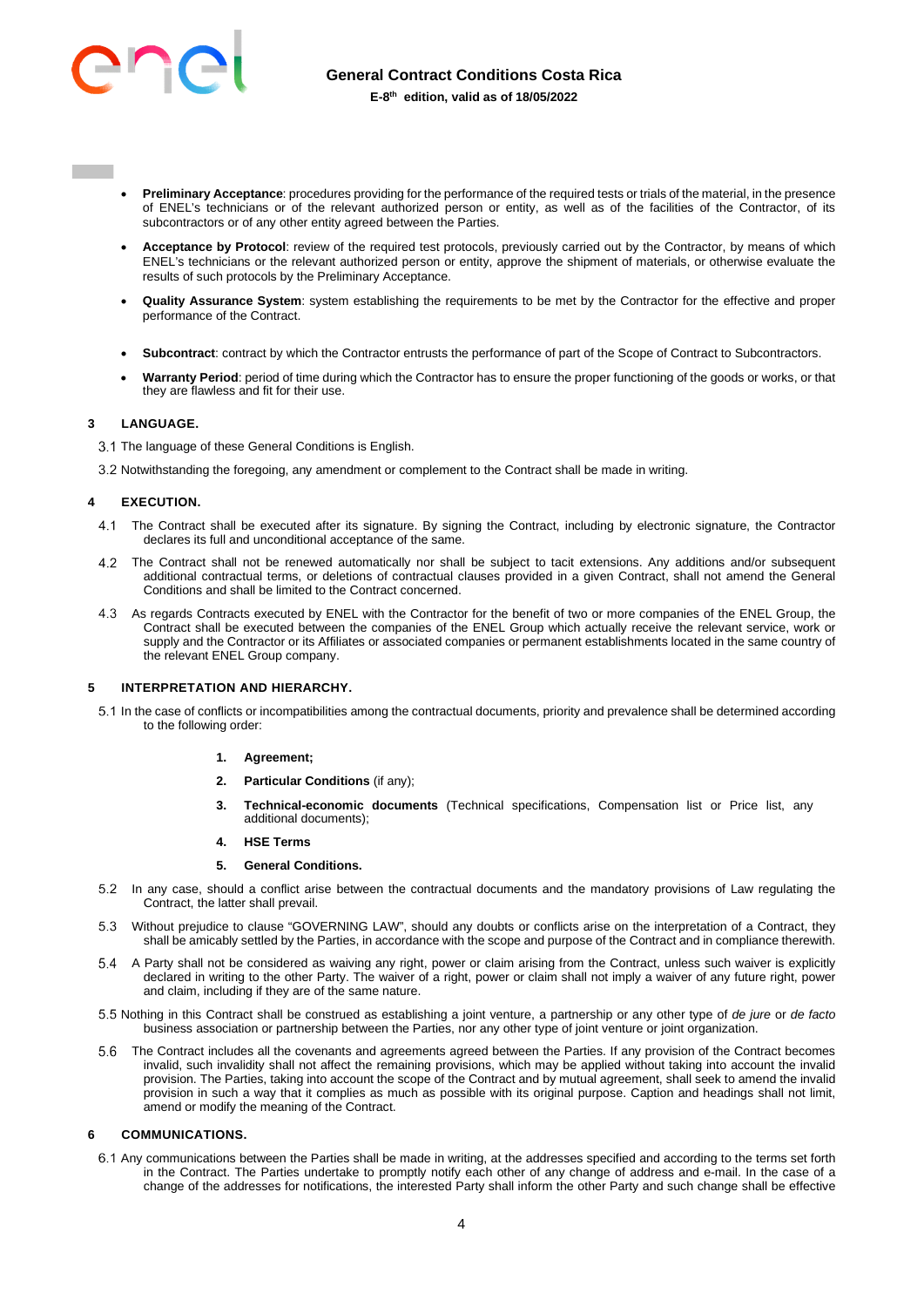

after forty-eight (48) hours from such notification. In the case of any failure to send such notification, communications shall be deemed effective if sent in the agreed manner to the addresses or e-mails referred to in the Contract.

- 6.2 The Parties may use electronic means to exchange documents relating to the Contract. Unless otherwise expressly specified in the Contract, electronic means may be used, provided that they allow the proper tracking of any communication.
- The Contractor undertakes to comply with and promptly give effect to all the communications received from ENEL, without any further formalities.

# <span id="page-4-0"></span>**7 ECONOMIC CONDITIONS.**

### **Price.**

7.1.1 The price of the Contract is the consideration agreed for the acquisition of materials and/or equipment and/or for the performance of works or services, that takes into account the total value of the Contract. The price of the Contract includes all the items required for the proper performance of the agreed contractual services and everything that has to be provided or performed by the Contractor, including all the required costs or expenses, except for the services and items that have been explicitly excluded and the taxes imposed by Law ("Contract Price").

7.1.2 Notwithstanding the changes of the Contract Price expressly provided for by the Contract, the Contractor represents that duly investigations were carried out and acknowledges each and all the conditions and circumstances that affect, or may affect, the Contract Price (including, without limitation, the nature and characteristics of the work to be performed; the location and the prevailing environmental, seismic and weather conditions of the site where the services and/or works shall be carried out; the presence of other contractors and subcontractors or other installations in such site; the soil and subsoil conditions; the topographic conditions; the local practices, the codes, and the existing locations and installations, where applicable; the general working conditions of the site where the services and/or works shall be carried out, as well as of other places and access routes; the surface conditions; rights and permits, etc.) and the Contractor acknowledges that the Contract Price has been deemed sufficient in accordance with such conditions and circumstances and hereby waives any right to claims for an increase in the Contract Price due to these conditions and circumstances.

7.1.3 All the prices shall be detailed in the Contract and, however, the Parties agree that:

- The Price includes all the services and/or works required for their performance, as well as the applicable taxes, the costs of economic guarantees, insurances and other guarantees.
- ENEL shall not pay for any material, equipment, work or service not included in the Contract if their execution has not been previously offered by the Contractor, in writing and expressly specifying the relevant price, and accepted, in writing, by a duly authorized ENEL's representative.
- The Contractor shall bear any additional freight, packing and delivery cost and other expenses due to a failure to comply with the delivery and shipping terms set out in the Contract, unless otherwise set out in the Contract.

### **Modification of prices.**

Prices are fixed and firm. Any modification of the price may only be made if provided for by the Contract or required by the Law.

7.2.2 In the latter case, it shall be proven: (i) that the modification is due to a change in the legal system or a material change in the working conditions, occurred after the signature of the Contract, causing an unfair enrichment of one of the Parties, (ii) that the change is due to extraordinary and unpredictable events, not attributable to the Parties, which create a hardship in relation to the agreed service and makes its performance unduly burdensome or disastrous, (iii) that this situation was not foreseeable upon execution of the Contract, also for an experienced Contractor. The changes in the tax or social security legislation shall not constitute grounds for the application of this clause and, thus, no price change shall be allowed.

7.2.3 The Party invoking the modification may request to the other Party a review of the contractual terms, within fifteen (15) working days from receipt of the relevant notification, and for this purpose one of the events specified above shall be proven in writing. If the other Party deems that no Price adjustment is required, it shall inform the Party invoking the modification and the Contract shall keep its normal course of action, but the Party invoking the modification may activate the dispute settlement procedure in accordance with the contractual provisions.

### **Invoicing.**

 Before issuing an invoice, the Contractor shall require ENEL's express written authorization, which shall not be unreasonably withheld or delayed.

 Invoices shall be valid and accepted by ENEL if they include all the information specified in the Contract and by the Law, and provided that the contractual activities have been properly performed. Invoices shall not contain any erasure or amendment. Any invoice not specifying the relevant Contract number shall not be accepted nor taken into account for the determination of the date of receipt.

7.3.3 With reference to clause 4.3, in the event that the Scope of Contract is performed by an Affiliate or an associated company or a permanent establishment of the Contractor in the country where the ENEL Group companies are established, invoices shall be issued by such Affiliate, associated company or permanent establishment.

 Unless otherwise set out in the Contract, invoices shall be issued in the currency specified in the Contract. If the Contract allows for invoices in multiple currencies, each invoice shall be issued in just one currency. In the event that the Contract allows for invoices in a currency different from the Contract currency, to convert the amount of the invoice from the Contract currency to the different currency the exchange rate applicable as at the Execution Date shall apply.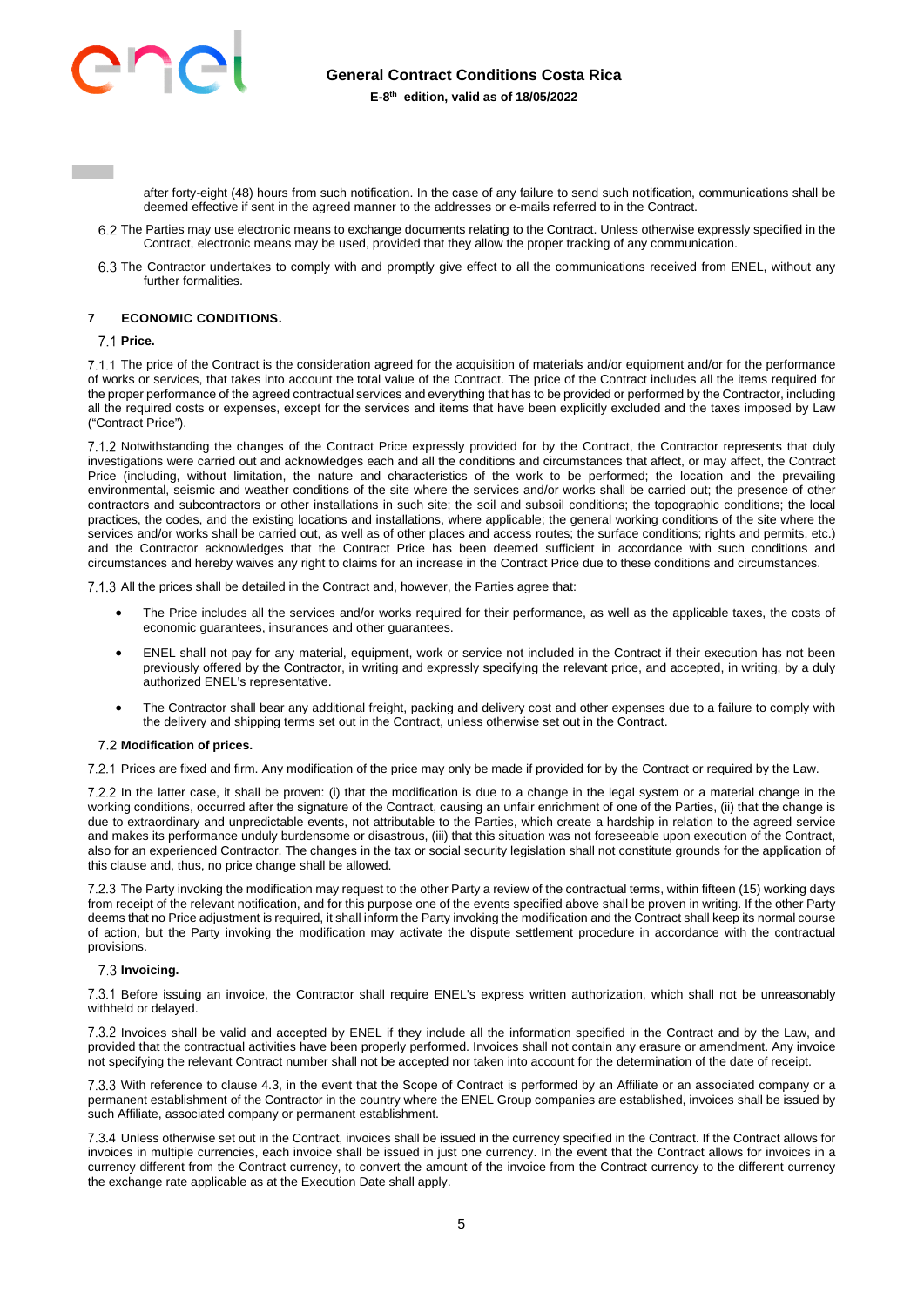

7.3.5 ENEL reserves the right to reject any invoices which do not comply with the provisions of this section. In the case of rejection, ENEL shall specify the reasons thereof. The original date of receipt of a rejected invoice shall not be considered valid for payment purposes.

7.3.6 ENEL may challenge any item of the Contractor's invoice and/or statement of account, for causes other than those specified above, and in this regard ENEL may request clarifications on the invoice and/or statement of account and the following shall apply:

- ENEL shall send a written clarification notice to the Contractor within ten (10) working days after invoice submission, specifying in such document the disputed amount and the relevant grounds for denying the payment.
- b) The Contractor shall reply to ENEL within ten (10) working days after the clarification notice referred to above and, where required, the Contractor undertakes to take all appropriate measures and make any reasonable efforts to collect the information required to provide the clarification requested by ENEL.
- c) If according to the Contractor the grounds specified by ENEL for denying the payment are justified, the Contractor, within five (5) working days from the receipt of the clarification notice, shall re-issue the invoice and/or statement of account with the relevant adjustments, and the payment period shall restart from the date of receipt of the new invoice.
- d) If according to the Contractor the grounds specified by ENEL for denying payment are not justified, the Contractor shall inform ENEL in writing thereof within five (5) working days after receipt of the clarification notice, specifying the reasons for rejecting ENEL's request.
- e) If ENEL agrees with the rejection specified in paragraph d) above, ENEL shall make the payment in accordance with the terms of this clause. Otherwise, ENEL shall inform the Contractor, so that such request may be submitted immediately on the next working day and settled by the representatives of the Parties, or their designees.
- f) The representatives of the Parties, or their designees, shall be informed within ten (10) working days following its submission, of the grounds for the clarification request and they shall make their best effort to reach an agreement upon the terms for the settlement of this clarification, and where no agreement may be reached, the discrepancies shall be settled in accordance with the terms set out in the Contract, and the Parties shall be entitled to require their fulfillment.

 All invoices shall be submitted to ENEL through ENEL's systems, that ensure data integrity as well as the unambiguous attribution of the document to the issuer.

 In the event that ENEL Global Procurement Portal is not available or the Law does not allow electronic invoicing, invoices shall be delivered to ENEL in hard copy (original) at the address specified in the Agreement.

7.3.9 ENEL may dispute, in good faith, the accuracy of any invoice or adjustment to an invoice, issued under the Contract for any arithmetic or computational error within twelve (12) days from the date from the issue of such invoice, or adjustment to an invoice. If ENEL challenges an invoice, in full or in part, or in the case of other claims or adjustments arising under the Contract, the payment of the undisputed part of the invoice shall be made on its due date, and the Contractor shall be notified of the objection. Any invoice dispute or invoice adjustment shall be made in writing and shall specify the reason for the dispute or adjustment. In this case, the Contractor shall re-issue the invoices and submit the additional documents with the relevant adjustments.

 The Parties shall keep full and accurate copies of the billing records, including data collected, documents and presentations, as well as all the invoices and the statements of account.

7.3.11 In the case of rejection of invoices, ENEL shall specify the reasons thereof. The rejection of an invoice shall not affect the original date of receipt. Except as otherwise set out in the Contract, all invoices and, where applicable, the supporting documentation, shall be sent to the addresses specified in the Contract.

# **Payment conditions.**

7.4.1 ENEL shall pay the invoices by bank transfer on the account specified by the Contractor in the Contract, within thirty (30) working days from the receipt by ENEL of: i) the invoice, ii) the supporting documents of the invoice, where required, and iii) provided that the invoices are not subject to clarification notices and/or iv) that any dispute in relation thereto has been settled. In the case of foreign payments, the charges for the bank transfer shall be borne by the Contractor.

7.4.2 All payments made before the Provisional Acceptance, in accordance with the provisions of the Contract, shall be construed as advance payments on the final price. If no performance guarantee has been provided, the Contractor, simultaneously with each of the possible payments, shall deliver to ENEL an economic guarantee, complying with the requirements of the Contract, guaranteeing such payments.

7.4.3 To this end, the Contractor undertakes to notify its full bank details to ENEL. The Contractor shall promptly inform ENEL of any change to its fiscal or general details (such as: VAT Number/Tax ID, address, business name, etc.) and any change to its ownership/corporate structure. Failure to communicate the information referred to above may result in the suspension of payments of the invoices containing outdated data.

Exceptionally, ENEL may accept other legitimate and valid means of payment, in accordance with the Law.

7.4.5 The payment of the invoiced price shall not imply that ENEL has acknowledged the proper performance of the Contract by the Contractor or that ENEL has waived its rights and claims against the Contractor, expressly reserving the right to enforce them, without prejudice to any payment made.

7.4.6 ENEL may, in compliance with the Law and with the terms and conditions set out in the Contract, withhold and suspend payments due to the Contractor, even if they are due and payable.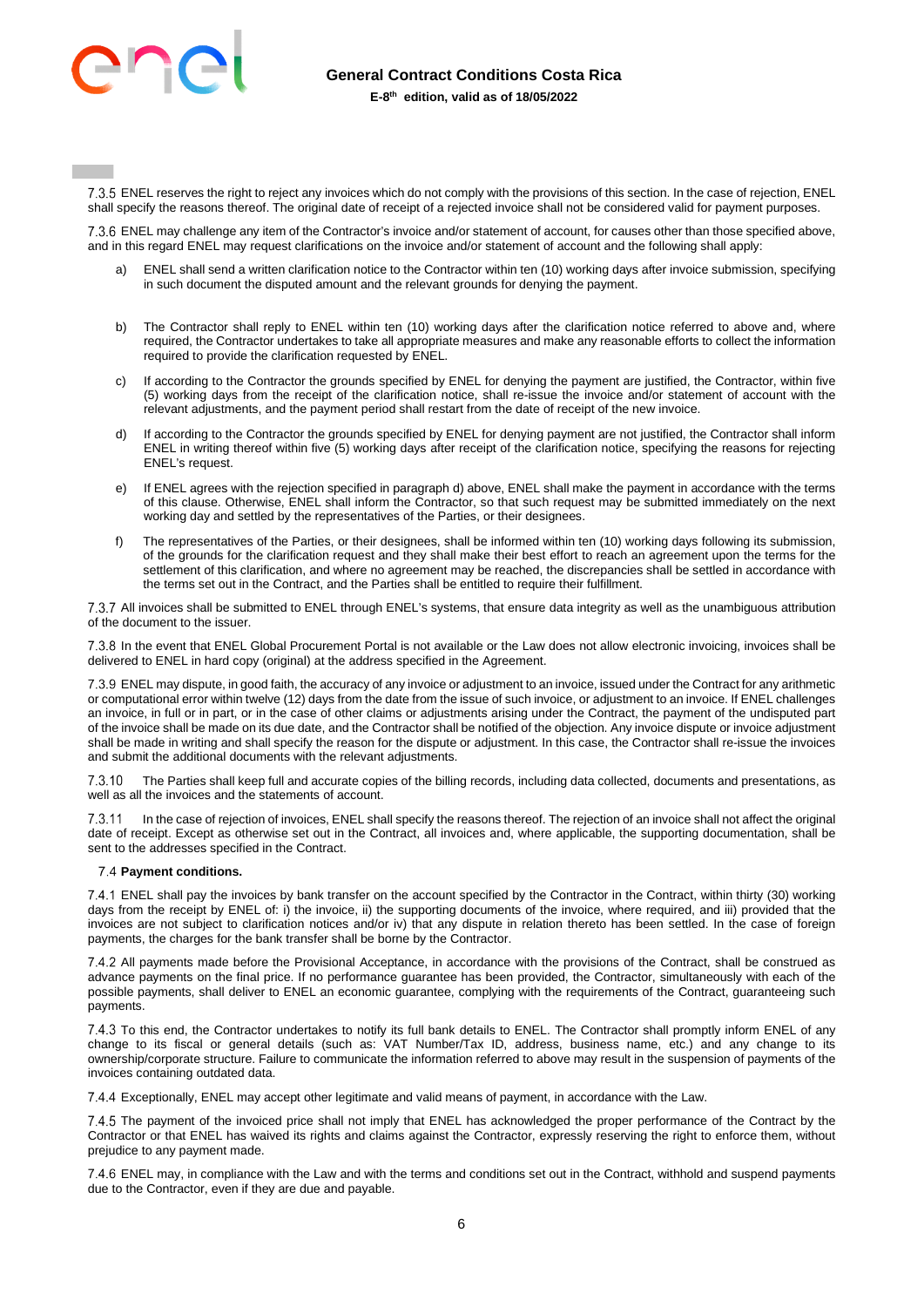

7.4.7 In the event of a delayed payment by ENEL, if such delay is imputable to ENEL, default interests shall be payable to the Contractor in accordance with the contractual and legal provisions.

### **Payments Deferment.**

 Without prejudice to the provisions of clause 7.4, "PAYMENT CONDITIONS", ENEL reserves the right to propose a deferment of the payment terms to the Contractor. The Contractor shall have the right to accept or refuse the abovementioned deferment proposal.

7.5.2 If the Parties agree to defer the payment terms:

- Unless otherwise provided for by the General Conditions, the new payment terms and conditions agreed between the Parties and specified in the Contract shall apply;
- ENEL shall pay to the Contractor a deferral charge, calculated on the basis of the reference market interest rate (e.g. US Libor, Euribor) recorded on the day of issue of the relevant invoice, plus a spread for the period between the original due date set out in the General Conditions and the agreed deferred due date.

 Deferral charges, determined as above, shall be paid by ENEL together with the amount of the relevant deferred invoice. It is understood that in the event of a delayed payment in respect of the agreed deferred due date, ENEL shall pay the default interests set out in the General Conditions.

### <span id="page-6-0"></span>**8 TAXES.**

- While paying Contractors for the goods, works, services received, ENEL shall apply a withholding in accordance with tax and social security contributions legislation (with fiscal effect) applicable in the Contractor's country of residence and/or pursuant to any other law applicable to the Contract.
- 8.2 The Parties mutually undertake to fulfill all the obligations, deal with all the formalities and provide all the documents required for the correct settlement of taxes, including withholdings and other obligations applicable to the Contractor, in compliance with the procedures set out by the Law. Likewise, the Parties undertake to cooperate in order to obtain any exemptions or other tax benefits applicable to the Contract If, due to a lack of diligence or any other cause imputable to the Contractor, ENEL loses its entitlement to a tax benefit, ENEL may deduct the amount of such tax benefit from the amount due to the Contractor.
- Should any treaty between the Contractor's country of residence and the country of residence of the ENEL Group companies be in force for the avoidance of double taxation, and the Contractor claims the application of the provisions of such treaty, the Contractor shall provide its certificate of tax residence (or any other declaration, statement or certificate required for the application of the treaty against double taxation) to ENEL, in order to assess the nature of the income according to the treaty against double taxation. The Contractor shall consider the current interpretation of the country where the ENEL Group companies are located. This certificate is originally valid for one year, unless the laws of the country where the ENEL Group companies are located establishes a shorter period. In any case, upon expiry of each certificate, the Contractor shall provide another valid certificate.
- 8.4 If ENEL applies any deduction to the payments due to the Contractor, and upon the Contractor's request, ENEL shall issue a document certifying the deductions applied, as well as the amounts paid and the amounts withheld.
- 8.5 If materials or equipment are sent from abroad, taxes shall be paid as follows:
	- a) The Contractor shall pay all taxes and charges applicable to goods in the country of origin, as well as those applicable in the countries through which said goods have transited until final delivery, plus all the taxes charged in the country of destination which are payable as a consequence of the economic benefits resulting from their sale.
	- b) The Contractor shall also pay import duties and taxes, or their equivalent in the country of destination, as well as other official customs charges on the imported materials and/or equipment, unless otherwise agreed with ENEL.
- Taxes on national materials or equipment shall be paid either by ENEL or the Contractor, according to the provisions of the applicable law.

### <span id="page-6-1"></span>**9 PERFORMANCE.**

# 9.1 Introduction.

9.1.1 ENEL reserves the right to verify and monitor the Contractor's proper performance of all obligations under the Contract and of all the instructions given by ENEL, as well as the Contractor's proper and correct performance of all the activities required for the proper execution of the Contract in accordance with the terms and conditions set forth by the Contract.

9.1.2 ENEL undertakes to provide, upon the Contractor's request, all necessary information for the performance of the contractual activities. If ENEL provides inadequate or incomplete data, the Contractor undertakes to point out any missing information to be integrated by ENEL.

 Where required by the Contract, the Contractor shall appoint and maintain throughout the performance of the contractual activities one or more representatives fully empowered to discuss technical and economic matters, with particular reference to occupational health and safety, work-related social obligations and respect for the environment.

9.1.4 ENEL reserves the right, during the performance of the Contract, to refuse such representative(s) with just cause. In such a case, the Contractor shall replace the representatives within ten (10) working days, except as otherwise provided for by the Contract.

9.1.5 Without prejudice to ENEL's right to terminate the Contract, if as a result of the tests and inspections carried out, ENEL assesses, by any means and at its own discretion, that the Contractor failed to perform to any extent the subject of the Contract (including errors or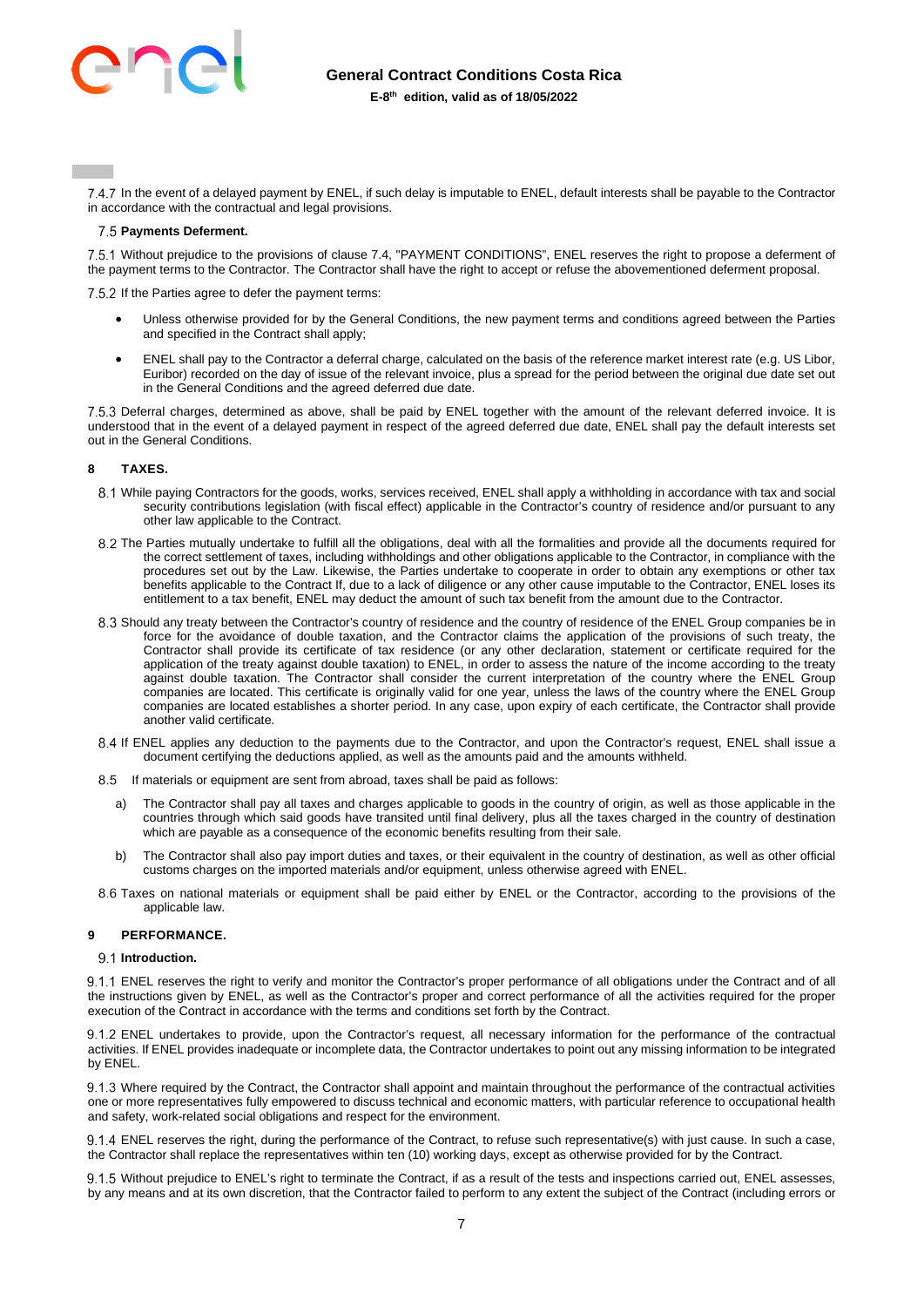# **General Contract Conditions Costa Rica**



**E-8th edition, valid as of 18/05/2022** 

inaccuracies), the Contractor shall remedy at its own expenses such breach, without affecting the dates established in the Contract in any way whatsoever.

## **Inspection, tests and /or verification (checks)**

9.2.1 The Contractor shall, at any time throughout the Duration of the Contract and subject to reasonable advance notice, grant access to ENEL's personnel and/or the personnel of other Third Parties appointed by ENEL for this purpose (excluded the Contractor's competitors) to its premises and warehouses, and shall ensure that its Subcontractors and Subsuppliers do the same, in order to verify the performance of the Scope of Contract, including the manufacturing and test phases, as well as the progress of the activities.

9.2.2 In carrying out the aforesaid inspections/tests, ENEL and/or Third Parties' personnel shall comply with the relevant facility policies and the Contractor shall be authorized to restrict ENEL's access to its intellectual property and/or confidential information, expressly classified as such in the Contract, provided that the Contractor shall always grant ENEL access to all the information required to properly perform the inspections/checks/controls.

9.2.3 At its own discretion, ENEL shall have the right to carry out any additional inspections/tests to those agreed in the Contract. If the results of inspections/tests are successful, the relevant costs shall be borne by ENEL; if the results are unsuccessful, the costs of these inspections/tests shall be borne by the Contractor.

 As an alternative to the physical access to premises and warehouses, upon ENEL's request, the Contractor and its Subcontractors shall enable and facilitate the performance of remote inspections/tests. The Contractor, or its Subcontractors, shall make available the connection system (e.g., video conference, smart glasses, web cam, etc.) and enable the video streaming of the inspections/tests, as well as the documents review and the interaction among local and remote attendees.

 Without prejudice to ENEL's right to inspection, the Contractor shall carry out, on its own, all the inspections/tests required by the Contract and/or by the Law and the technical standards. The Contractor shall notify in writing to ENEL the date of such inspections/tests, at least fifteen (15) working days in advance, to allow ENEL and/or Third Parties to attend them. Regardless of the attendance by ENEL's personnel and/or Third Parties, the Contractor shall notify to ENEL the results of the inspections/tests and shall record these results in the relevant certificates or protocols.

9.2.6 ENEL shall receive the component type certificates before the start of manufacturing. If the type certificates are not available before the start of manufacturing, the Contractor shall submit to ENEL a detailed schedule of activities aimed to obtain the relevant certificate, provided that in any case, the final document shall be submitted to ENEL no later than the component delivery. ENEL reserves the right to attend any step of the certification process.

9.2.7 The component type certificate shall comply with technical specifications; in the case of any deviation, the type certificate shall be updated accordingly.

9.2.8 The Contractor may not start or stop any manufacturing, construction or assembly stage, nor ship materials, before the inspections and tests have been successfully completed, if preventive inspections and tests are required, or before ENEL provides its express consent in writing, or in the event that ENEL does not provide any indications to the contrary within ten (10) days after the Contractor has notified the performance of the inspections and tests. Notwithstanding the foregoing, where set out by the relevant Contracts, the inspections or tests shall be carried out in line with the Inspection Point Program prepared by the Contractor and accepted by ENEL.

9.2.9 Successful results of any of any inspection, test or check, does not automatically imply the Contractor's proper fulfillment of the requirements, nor its approval by ENEL, and does not relieve the Contractor from any liability.

9.2.10 Failure by ENEL to file a claim in relation to the performance of the contractual services, including after completion of the aforementioned inspection and control activities, shall not be construed as a limitation of the Contractor's liability in the case of any breach of the contractual obligations, including if such breach is assessed at a later stage.

 If the results of the inspections, tests or checks carried out show any breach of the provisions of the Contract, ENEL may request the replacement or restoration of the defective equipment or works, at the Contractor's expenses and no cost arising therefrom shall be borne by ENEL. If ENEL requires the replacement of materials, these shall be properly identified and the Contractor may not use them for the performance of the contractual activities.

 The duration and the conditions under which the inspections, tests and trials shall be carried out may not be invoked by the Contractor as a reason or justification for deferring the delivery date set forth in the Contract, except if the delay in their performance is solely due to ENEL and such delay is not covered by the provisions of the Contract.

#### **Quality Control.**  9 2 13

9.2.13.1 In the performance of the Contract, the Contractor guarantees that the quality of the goods, services and works covered by the Contract is fully consistent with the purpose pursued by the Parties upon the signing of the Contract. The Contractor guarantees in the performance of the Contract the fulfillment of the quality requirements specified in the technical documents forming an integral part of the Contract and the Contractor shall be liable for maintaining commercially acceptable quality control standards in the manufacturing of a product or in the performance of the service or work, including the production standards required by any local government agency and good manufacturing practices.

9.2.13.2 Quality control includes all the actions, activities and procedures required to provide a reasonable confidence that the contractual material, equipment, work or service shall properly comply with the terms required by ENEL and, where applicable, with the relevant technical standards.

9.2.13.3 The Contractor shall be solely responsible for quality control, regardless of the controls and inspections directly or indirectly performed or required by ENEL. These tests shall not relieve the Contractor from its full liability.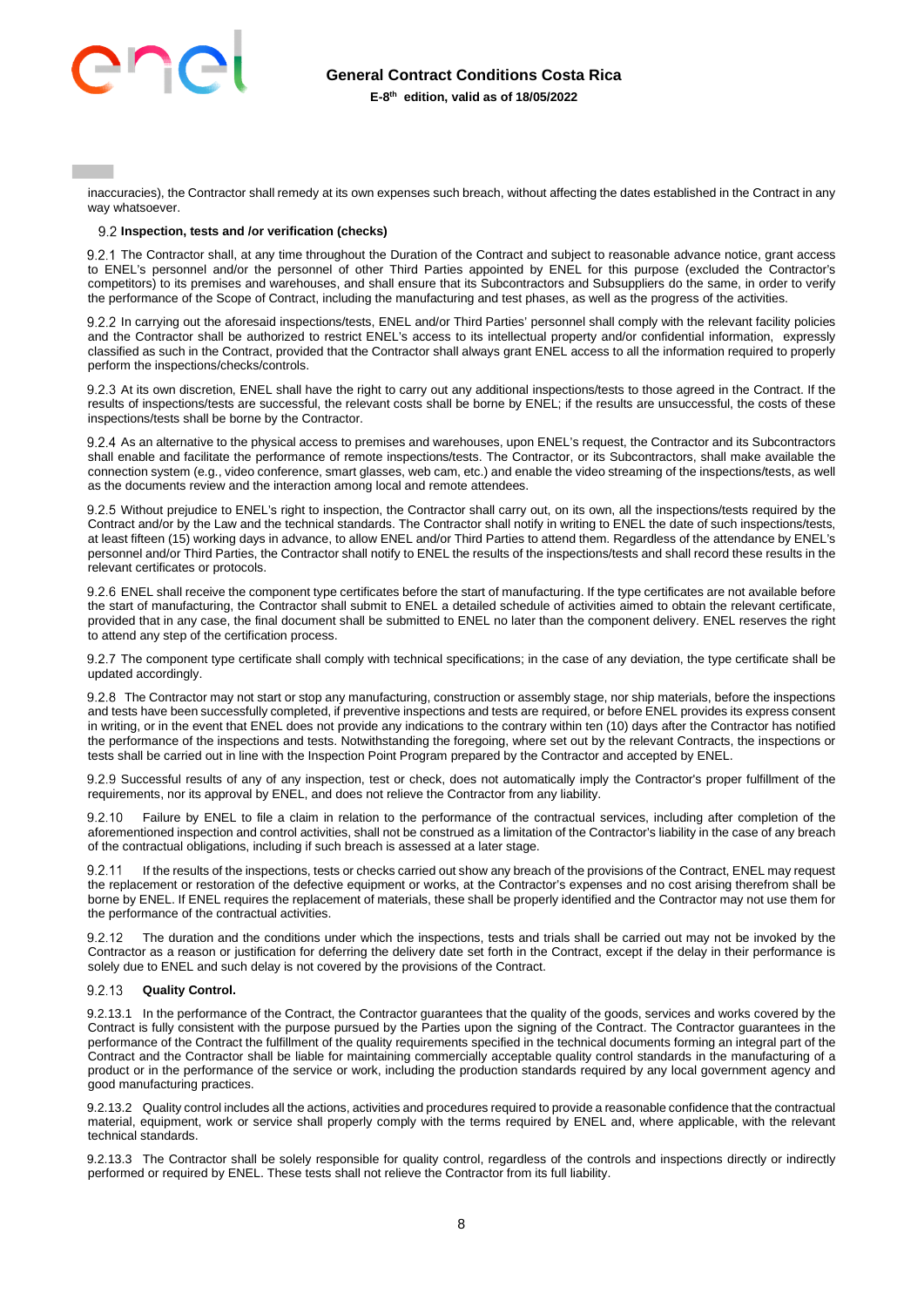

9.2.13.4 Before starting the manufacturing process, or the performance of the contractual work or service, the Contractor, upon ENEL's request, shall submit a Quality Control Plan to ENEL for approval.

9.2.13.5 After receipt of such Quality Control Plan, ENEL may raise objections, on justified grounds, in relation thereto within fifteen (15) working days from its date of submission to ENEL, and the Contractor shall duly modify the plan, making the required amendments in accordance with the objections raised by ENEL.

9.2.13.6 During the performance of the Contract, the Contractor shall strictly comply with the provisions of its Quality Assurance System and Quality Control Plan approved by ENEL, which reserves the right to carry out the required audits to verify their fulfillment.

9.2.13.7 Upon completion of the performance of the Contract, the Contractor shall submit for approval to ENEL a Quality Control final report, whose contents shall comply with the provisions of the Contract and of the Quality Control Plan approved.

9.2.13.8 The fulfillment of these quality control standards shall not relieve the Contractor, under any circumstances, from its liability for improper performance of the Contract.

#### $9.3$  **Delivery and acceptance.**

#### $9.3.1$ **Introduction.**

9.3.1.1 Deliveries, including partial deliveries, shall be made in accordance with the dates or deadlines set out in the Contract.

9.3.1.2 If the Contract does not specify a completion date and only the period of performance or delivery are set out, such period shall be effective from one of the following dates, whichever comes first: (i) date of the Order to Proceed, (ii) starting date of the performance of the Contract or (iii) execution date of the Contract.

9.3.1.3 The delivery date or the Completion Term may not be deferred or extended, except for reasons attributable to ENEL or as a result of a Force Majeure Event, in accordance with clause 17 (Force Majeure).

The advance of the Completion Term or a reduction of the period of performance or delivery shall only be allowed with ENEL's express consent. ENEL's consent shall not imply the payment in advance, in full or in part, of the price.

9.3.1.5 Without prejudice to clause 9.3.2, the Contractor shall timely communicate to ENEL the actual, partial or full, delivery date of the Scope of Contract and request the Provisional Acceptance. Alternatively, the Contractor shall notify any situation which caused, or may cause, a delay in the delivery dates or terms set out in the Contract. If a delay is expected, the Contractor shall specify the new expected delivery date, which shall be subsequently confirmed by specific notice to ENEL.

9.3.1.6 Upon the Contractor's request, ENEL shall inform the Contractor of the Provisional Acceptance Date, which shall take place within thirty (30) calendar days from the request. On the Provisional Acceptance Date, ENEL shall meet the Contractor's Representative in order to verify the compliance of the delivery with the contractual requirements ("Provisional Acceptance Meeting").

9.3.1.7 The Contractor undertakes to implement, at its own expenses, any reasonable means to recover, to the extent possible, any delay on the agreed dates or deadlines, including if the delay is justified, if and to the extent that such delay is not attributable to ENEL.

9.3.1.8 Under no circumstances, including in the case of pending dispute resolution, the Contractor may suspend or willingly delay the delivery of the services under the Scope of Contract. In the event of any breach of such obligation, ENEL reserves the right to terminate the Contract, without prejudice to its full right to compensation for any damages suffered.

#### 932 **Materials and/or equipment.**

9.3.2.1 Unless otherwise set out in the following clauses, the delivery of materials and equipment shall be made in accordance with the Incoterms. The delivery of materials and equipment shall be made at the location specified in the Contract and in accordance with the Incoterms established by the Contract.

9.3.2.2 The Contractor shall handle the customs procedure or, if agreed under the Contract, provide ENEL with the documentation required for the customs clearance of the materials and equipment in accordance with the Contract.

Transport to destination and unloading shall take place under the Contractor's full responsibility and in compliance with the clause "INSURANCE". If required by the type of material, the Contractor shall obtain from the competent authorities any transit permits, licenses, authorizations or police protection in order to transport the materials and the Contractor shall bear all costs related to any work this may entail, such as: transit deviations, bridge buttresses, signs, etc.

9.3.2.3 ENEL reserves the right to postpone any shipment or dispatch of materials or equipment, without prejudice to the fact that the delivery date shall be considered as fulfilled, and the Contractor shall bear all the storage and insurance costs arising therefrom for the month after the agreed delivery date. If the deferment of the shipment is extended for a longer period, the Parties shall mutually agree the compensation due to the Contractor for the additional storage and insurance costs incurred.

9.3.2.4 All materials and equipment delivered shall be properly identified and accompanied by suitable information and labels in order to facilitate their acceptance at destination, as well as accompanied by a delivery note specifying the information set out in the Contract.

9.3.2.5 The receipt document shall specify the successful results of the inspections and tests or, alternatively, the corrective measures adopted to remedy any defects identified.

9.3.2.6 With each delivery, the Contractor shall send all the final technical documentation and the test protocols certifying that the services, works, equipment or materials comply with the provisions set out in the Specifications, the Contract and, where applicable, the relevant technical standards.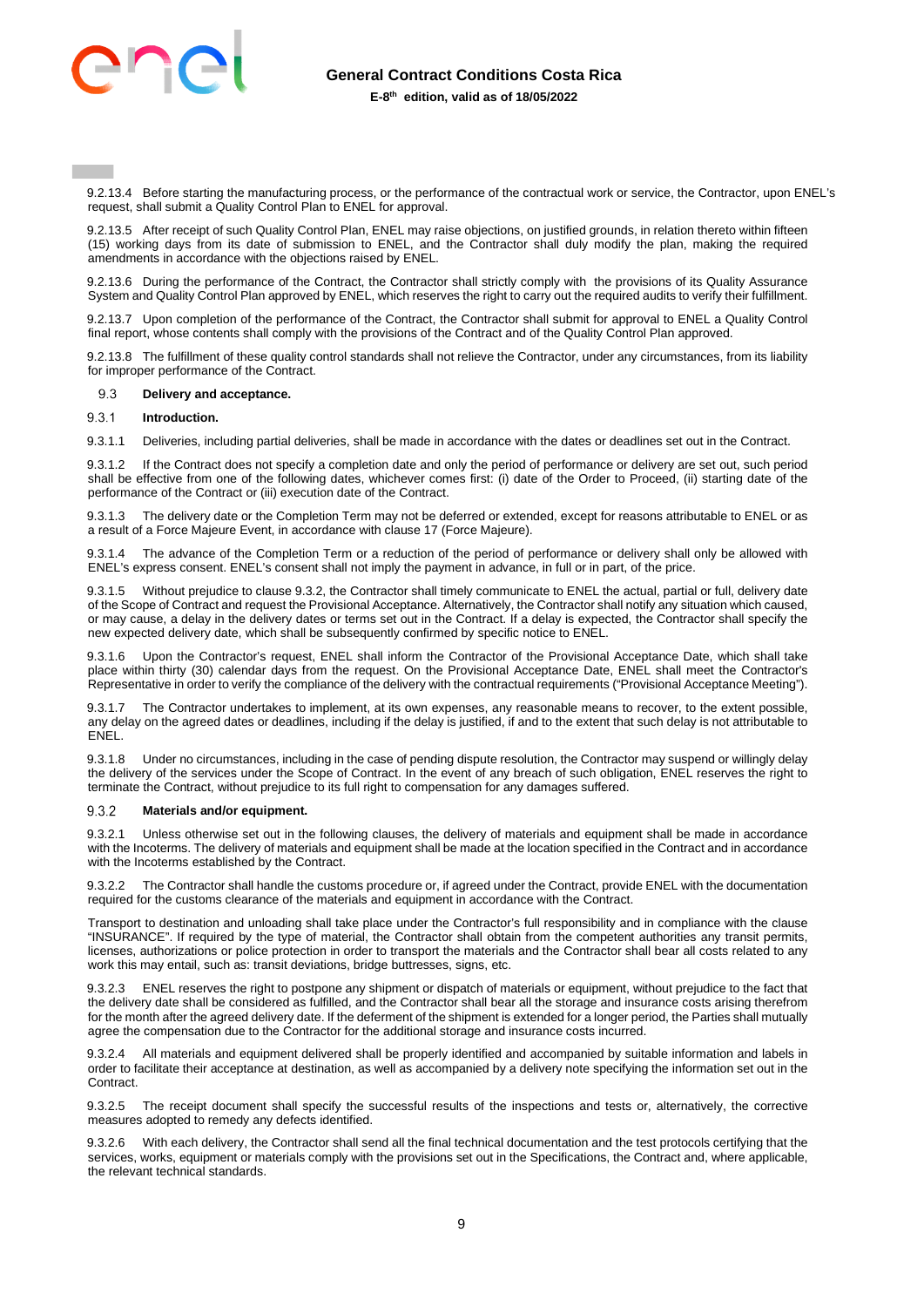

9.3.2.7 The Contractor, in addition to the aforesaid documents, shall certify, if required by ENEL, that the design, the raw materials and the make and type of the components are the same as those used in the approval stage.

To perform the delivery, the Contractor shall send to ENEL, to the attention of the contact person or of the acceptance manager specified in the Contract, within twenty-four (24) hours after the shipment, the Dispatch Note, indicating at least the following information therein:

- a. Contract reference number.
- b. Number of packages shipped, specifying their content. If this is the last delivery of the packages contracted, this shall be clearly specified.
- c. Information on the means of transport and/or transport company used, including the phone number of the contact person.
- d. Date and place of making the equipment or materials available to ENEL.

9.3.2.9 Furthermore, the Contractor undertakes to promptly inform ENEL of any situation which may modify the agreed delivery terms.

9.3.2.10 In the case of materials or equipment subject to quality control, and unless otherwise agreed, the Contractor shall not dispatch them until ENEL issues the mandatory Shipping Authorization after the Acceptance by Protocol or the Preliminary Acceptance. These requirements shall not apply to those supplies subject to an Agreed Quality scheme. If the Contractor dispatches the materials or equipment before receiving the relevant Shipping Authorization, all the expenses arising therefrom shall be borne by the Contractor.

9.3.2.11 When tests or trials and final examinations are not required, the delivery by the Contractor of the materials and equipment shall be formalized with ENEL's approval upon their receipt.

9.3.2.12 Upon completion of the performance of the Contract, the Contractor shall submit for approval to ENEL a quality control final report, whose contents shall comply with the provisions of the Contract and of the Quality Control Plan approved.

9.3.2.13 The signature of receipt documents, transport documents or shipping receipts shall not affect the acceptance of the amounts or quality specified for the materials received.

#### 933 **Works and/or services**

9.3.3.1 During the Provisional Acceptance Meeting, ENEL shall start drafting a Provisional Acceptance Document, reporting the information on the delivery and any intention to carry out specific tests to assess the good conditions of the delivery.

9.3.3.2 The absence of the Contractor's Representatives shall be considered equivalent to the full acceptance of the contents of the Provisional Acceptance Document.

9.3.3.3 The tests may be carried out on the same date of the Provisional Acceptance Meeting or thereafter; in this last case a new Provisional Acceptance Meeting shall be called by ENEL. After completion, the outcomes of such tests shall be included in the Provisional Acceptance Document.

9.3.3.4 Provisional Acceptance is intended to be completed when the outcomes of the tests are satisfactory to ENEL.

9.3.3.5 If the outcomes of the tests are not satisfactory, ENEL may point out in the Provisional Acceptance Document the defects identified and establish a mandatory term for the Contractor to remedy such defects. Once this period has expired, additional checks shall be carried out, and their results shall be reported in the Provisional Acceptance Document. In the case of satisfactory outcomes, the Provisional Acceptance is intended to be completed, otherwise ENEL has the right to terminate the Contract in accordance with clause 16.

9.3.3.6 The term granted to the Contractor to remedy the faults detected shall not be construed as an extension of the contractual terms and, therefore, the Contractor shall be liable pay the penalties and/or compensations arising from any damage or loss.

9.3.3.7 The Contractor shall inform ENEL well in advance of the completion date of the works, in order to determine the date and time for the formalization of the completion of the work. ENEL shall reply as soon as possible, and in any case within 30 days from the receipt of such notification. On the date mutually agreed by the Parties for the formalization of the completion of the works, the conditions of the works or services shall be examined in the Provisional Acceptance Document, in the presence of the Contractor's representative to assess their compliance with the contractual requirements.

9.3.3.8 If the Contractor disagrees on certain technical or financial aspects, these shall be specified in the Provisional Acceptance Document drawn up by ENEL, detailing the reasons for this disagreement. Any disagreements shall be settled according to the terms of the Contract.

9.3.3.9 During the Final Acceptance Meeting, ENEL shall draft a Final Acceptance Document certifying the full compliance of the delivery with the Contractor's requirements, after the relevant check during commercial operations. The absence of the Contractor's Representatives shall be considered equivalent to the acceptance of the contents of the Final Acceptance Document.

9.3.3.10 If the Contractor disagrees on certain technical or financial aspects pointed out by ENEL during the Final Acceptance Meeting, they shall be reported in the Final Acceptance Document, specifying the reasons for this disagreement. Any disagreements shall be settled in accordance with clause 31 (JURISDICTION). If the Contractor intends to express its disagreement on some technical or economic issues, these shall be reported in the document drafted by ENEL, including the reasons for such disagreement.

9.3.3.11 The Contractor may request an extension of the cure period agreed by ENEL, notwithstanding that ENEL shall be entitled to deny such extension.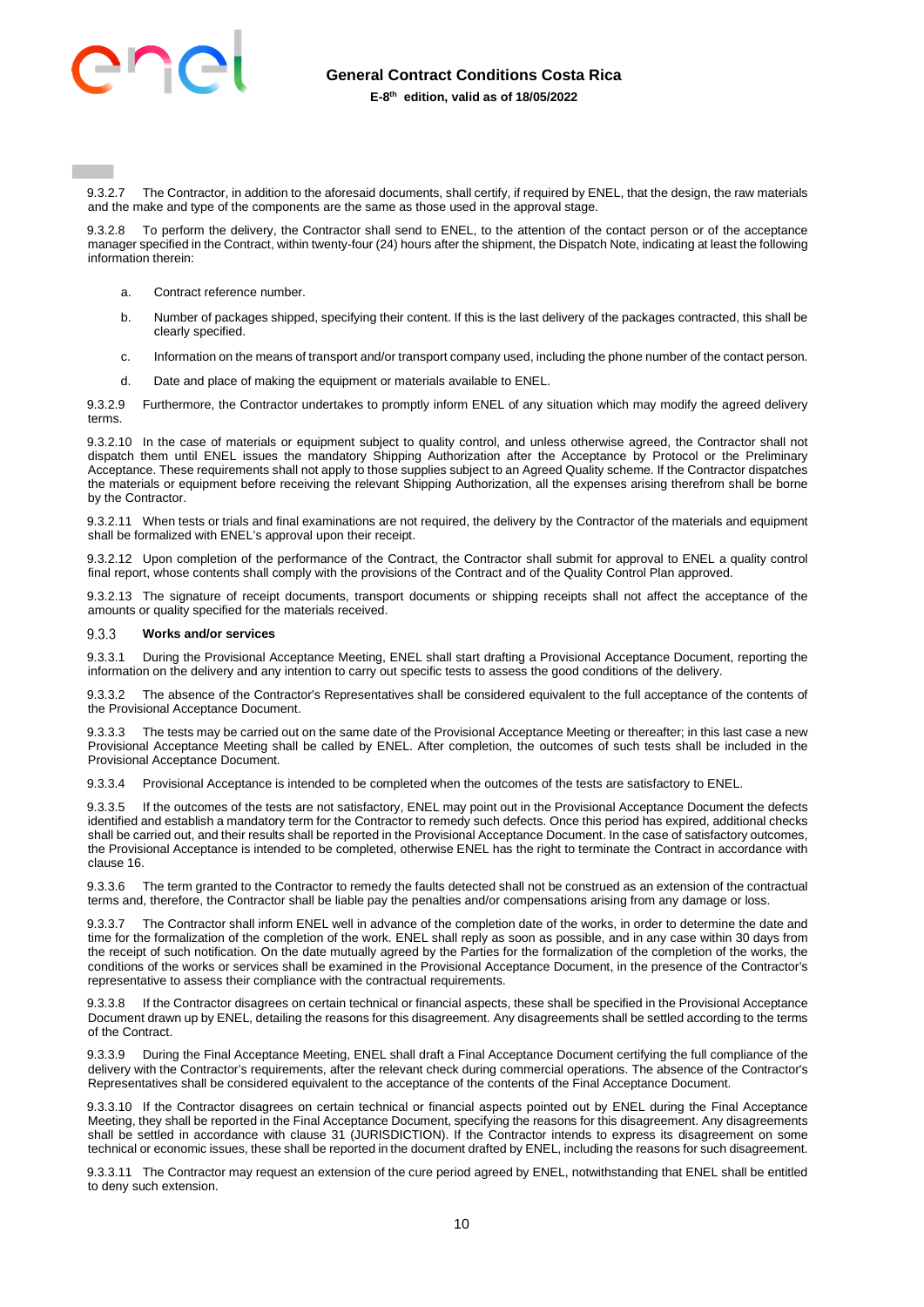

9.3.3.12 After the expiry of the Warranty Period, the Contractor shall notify to ENEL the expiry of such period, requesting the issue of the Final Acceptance Document. Upon receipt of the request, ENEL shall notify to the Contractor the date established for the final acceptance, which shall occur within thirty (30) calendar days from the receipt of the notification by ENEL.

9.3.3.13 The works or services contracted shall be entirely managed by the Contractor.

9.3.3.14 The Contractor shall obtain and deliver to ENEL the documents certifying the satisfactory completion of the works before the Governmental Authorities, according to the nature of the Contract.

### <span id="page-10-0"></span>**Changes of the contractual terms.**

The activities under the Contract shall be carried out in accordance with the terms set out by the Contract. Any change to the contractual terms shall be agreed in writing by ENEL and the Contractor. Any modification of the contractual terms shall be made by attaching an annex to the Contract. The annexes shall be numbered consecutively. Each annex shall expressly specify the clause(s) modified and the new wording agreed by the Parties.

### 9.5 Transfer of Ownership and Risk.

#### 9.5.1 **Materials and/or equipment.**

9.5.1.1 Unless otherwise agreed in the Contract the materials, properly packed in accordance with the Contract, shall be deemed to all intents and purposes to be the property of ENEL upon receipt by ENEL at the location and under the agreed conditions and/or at ENEL's warehouses, offices and/or plants. The Parties agree that, except in the cases referred to above, the unloading shall be carried out under the Contractor's responsibility and at its expenses.

9.5.1.2 Notwithstanding the foregoing, the Contractor authorizes ENEL to take possession of the materials and equipment, in full or in part, as soon as they become part of a work or are placed an installation owned by ENEL, and to use them in ENEL'S works, installations or other works and to incorporate them into ENEL's works or installations, except if such authorization is limited to ENEL for justified reasons. Where such authorization is given, ENEL may use or include the materials and equipment in its development processes and may make use of the results of these processes. In any case the Contractor, until the transfer of the risks to ENEL, shall maintain an insurance in place with adequate coverage for the materials and equipment, even if they are already in the possession of and used by ENEL.

9.5.1.3 The Contractor shall be liable for any hidden or manufacturing defect, including during the Warranty Period and until the term set out by the applicable legislation, if longer, in addition to any other legal liabilities or liabilities of other nature which may arise therefrom.

#### 952 **Works.**

9.5.2.1 The outcome of the contractual works shall be the property of ENEL upon execution of the Provisional Acceptance Document.

9.5.2.2 Without prejudice to the rights of the State or third parties, ENEL reserves the possession and ownership of all discoveries made during excavations and demolitions carried out on its own land, as well as of all usable mineral substances. In such a case, the Contractor shall take all necessary measures or those specified by ENEL. ENEL shall pay the Contractor for any additional activities and/or special costs arising from these works, granting an extension of the period of performance, if required.

9.5.2.3 Without prejudice the provisions of the clauses above, ENEL reserves the right, at any time, to require the Contractor, who shall be bound to comply with such request, unless there is a justified reason to the contrary, to transfer the ownership of the works, installations, materials and equipment existing on the worksite.

9.5.2.4 The Contractor shall be liable for any hidden or manufacturing defect, including during the Warranty Period and until the term set out by the applicable legislation, if longer, in addition to any other legal liabilities or liabilities of other nature which may arise therefrom.

9.5.2.5 In this case, the Contractor may continue to carry out its activities and shall maintain its liability for installation risks until the Final Acceptance Document is completed.

9.5.2.6 In any case, until the transfer of ownership to ENEL is formalized, the Contractor shall maintain an insurance with adequate coverage, even if the materials, as well as any other results of the contractual works, are already in the possession of and used by ENEL.

### **Bonus**

9.6.1 ENEL reserves the right to request, at any time, the Contractor to anticipate the delivery of whole or part of the Scope of Contract, by sending a specific written request. In exchange of such anticipation ENEL may be ready to recognize to the Contractor an economic bonus ("Bonus"). The Contractor will communicate in writing its eventual acceptance of the new deadline requested by ENEL.

9.6.2 It is understood that ENEL's request to anticipate does not produce an automatic recognition of the economic bonus, including if specifically accepted by the Contractor. The recognition of the economic bonus, to the extent specified in the Contract, shall be subject to the Contractor's fulfillment of the new delivery date/Completion Term and to the full performance of its legal and contractual obligations, in particular those relating to occupational health and safety. No economic bonus shall be recognized to the Contractor if ENEL has applied penalties for any failure to comply with its contractual obligations by the Contractor.

#### 9.7 **Records and Audits.**

9.7.1 The Contractor shall keep the books and accounts relating to the Scope of Contract in accordance with the generally accepted accounting principles applied consistently. Furthermore, the Contractor shall keep an internal auditing control system suitable for its operations. During the normal working hours and with a forty-eight (48) hours' notice, the Contractor shall grant ENEL the access to the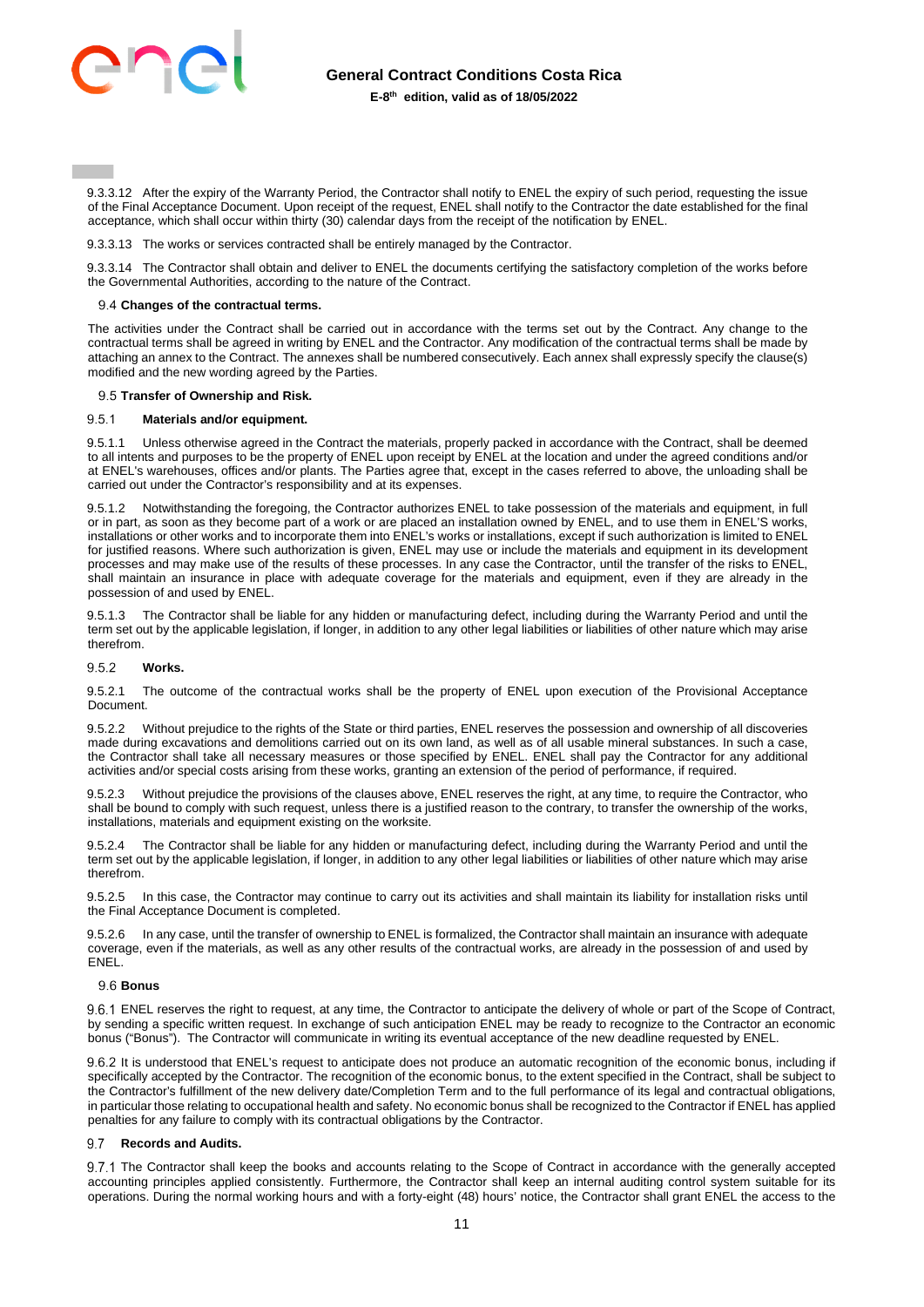

records, books, instructions, drawings, receipts, Subcontracts, purchase orders, vouchers and any other information connected with the Scope of Contract.

9.7.2 The Contractor shall make available to ENEL for inspection, audit or reproduction purposes, the outcome of the work in progress as soon as reasonably possible after receiving a written request.

9.7.3 The Contractor shall keep the records, including the books and accounts, related to the Scope of Contract for five (5) years after the Final Acceptance, to make them available if ENEL requires them for its purposes.

 Until the Final Acceptance or early termination of the Contract, the Contractor shall provide all the documents, reports and information in relation to this Contract reasonably requested by ENEL from time to time, provided that such additional information shall not imply substantial additional costs for the Contractor.

# <span id="page-11-0"></span>**10 SUBCONTRACTING.**

- 10.1 Subcontracting is only allowed upon ENEL's explicit authorization and in compliance with the Law. The Agreement shall set out the activities which may be subcontracted. For works, services and supplies, the Contractor may subcontract them up to the percentage of the total amount of the Contract specified therein. If no percentage is specified, the Contractor may subcontract up to 49 % of the total amount of the Contract.
- 10.2 The Contractor shall duly provide ENEL with a list of the potential Subcontractors, as well as a schedule for their activation; the list and the relevant schedule may be updated from time to time. The Contractor may not execute subcontracts with Persons not included in such list or not approved in writing by ENEL. The request for approval shall be submitted to ENEL at least thirty (30) calendar days before the date on which the Subcontractor is expected to start its performance of the Scope of Contract. The request for approval shall include the following details: (i) information on the Subcontractor, (ii) starting/completion date of the Subcontractor's activities and (iii) part of the Scope of Contract subcontracted (type, volume, countries). To receive ENEL's approval, the Contractor shall ensure that any Subcontractor regularly registers with ENEL's Global Procurement Portal.
- 10.3 Self-employed workers shall be considered as Subcontractors.

10.4 Taking into account the Law, the Subcontract shall comply with the following requirements:

- while bidding for the Contract, the bidders specified, also in the case of variations, the works/part of works or the services or supplies/part of services or supplies to be subcontracted;
- the Subcontract shall be submitted to ENEL before the actual start of the activities;
- upon submitting the Subcontract to ENEL, the Contractor shall provide a certification proving that the Subcontractors meet all the requirements for the performance of the subcontracted services, as well as the statement on the fulfillment of the general requirements set out by the Law;
- only one level of subcontracting is permitted. Therefore subcontracted activities may not be executed or performed using any further level of subcontracting, except in the cases allowed by the Law.
- 10.5 The Contractor shall pay the safety costs related to the subcontracted activities, to the Subcontractor without any reduction. ENEL shall verify the application of these provisions by means of its representatives in charge of the management and supervision of the Contractor.
- The Contractor shall comply with the laws and regulations on salary set out in the applicable "collective labor agreements" of the specific country; if provided for by the local regulations, the Contractor shall be jointly and severally liable towards the Subcontractors for the compliance with these laws and regulations, including, without limitation, all the safety, salary, contributions and insurance obligations provided to the employees involved in the performance of the subcontracted activities.
- 10.7 However, the Contractor is fully and exclusively liable before ENEL for the performance of the Contract. The use of subcontractors for the performance of the activities shall not exclude or limit the contractual obligations undertaken by the Contractor, which shall be liable before ENEL for the performance of the Contract, as well as for any indemnification due to third parties for damages suffered during its performance. If the Contract is terminated for reasons attributable to the Contractor, the Contractor shall assign the Subcontracts specified by ENEL.
- ENEL reserves the right to reasonably reject any Subcontractor or assignee deemed unsuitable during the progress of works.
- 10.9 The Subcontracts shall include, as a minimum requirement, the following provisions:
- a) Ensure the performance of the work, for the portion assigned in accordance with the contractual specifications and standards;
- b) Allow ENEL to inspect the work of the Subcontractors to check their compliance with the Contract provisions;
- c) Ensure the fulfillment of the labor and safety obligations set forth in the Contract;
- d) Provide the applicable guarantees in relation to the relevant portion of service, work or equipment;
- e) Require insurance policies in proportion to the risk entailed in the portion of service or work assigned;
- f) Ensure the prior consent of the Subcontractor to an assignment of the Subcontract to ENEL under the Contract;
- g) Prevent the total or partial subcontracting, except with the approval of the Contractor and ENEL;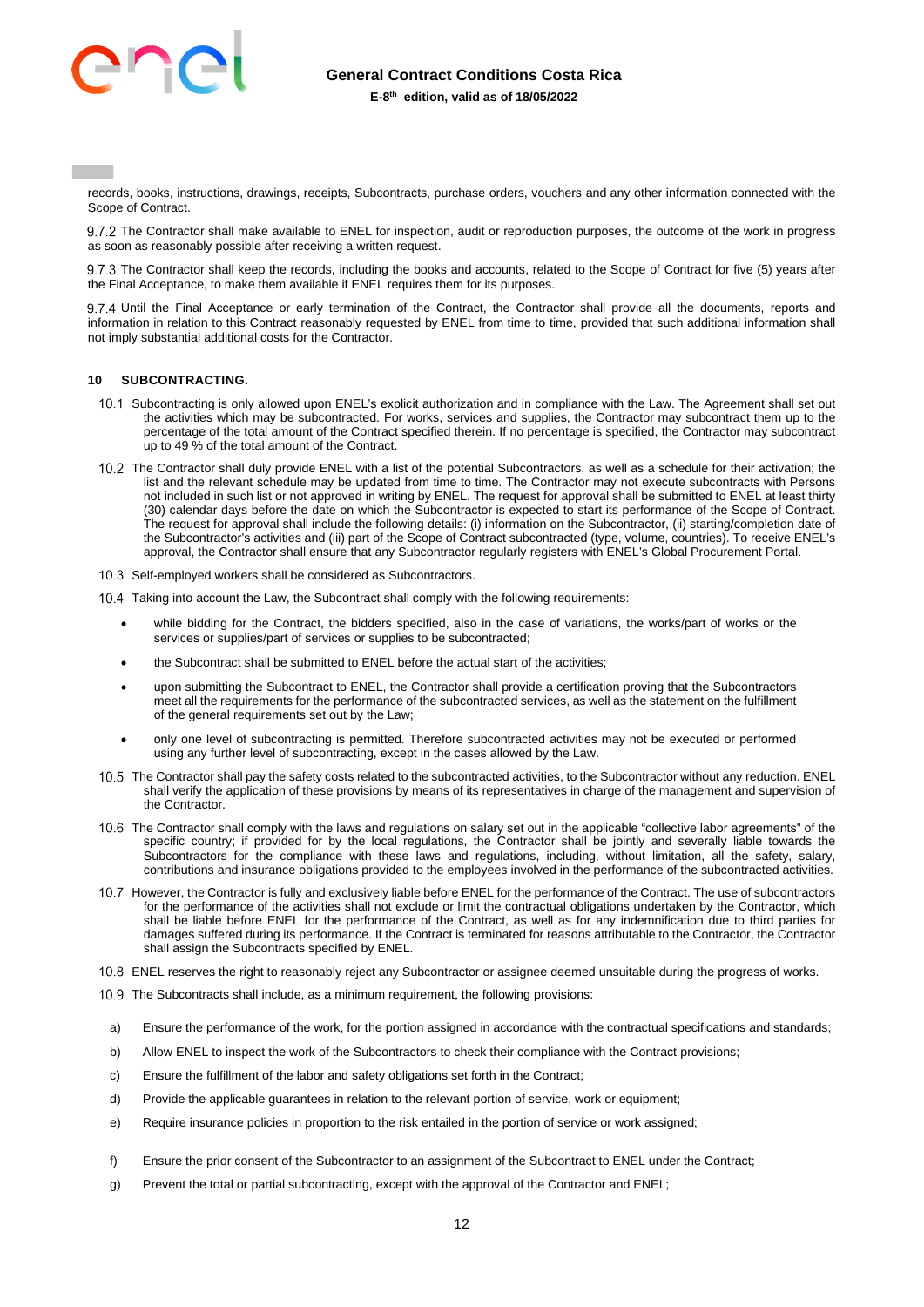

- h) Ensure that the contractual relationship with the Subcontractor is established only with the Contractor, and obtain the waiver by the subcontractor of the right to claim any service or payment directly from ENEL;
- i) Be bound by the restrictions on the use of confidential information provided for by this Contract.
- 10.10 The Contractor shall cooperate in good faith to meet ENEL's requests to include other clauses in the Subcontracts, and adjust them according to the substantiated risks perceived by ENEL.
- 10.11 For each Subcontract, the Contractor shall send a notice to ENEL, confirming the inclusions of the provisions specified in this document.
- 10.12 Under no circumstances may a contractual relationship be inferred between the Subcontractors or assignees and ENEL, and the Contractor shall always be liable for all the activities of the employees of such Subcontractors or assignees, and for the fulfillment of the contractual, legal and tax obligations arising from the performance of the Contract, as well as for any damage caused to ENEL by any of the employees of its Subcontractors or assignees.
- 10.13 ENEL shall not be liable before any Subcontractor or assignee, nor before their personnel, for any claim directly or indirectly arising in relation to the Contract; therefore, the Contractor undertakes before ENEL to make all possible efforts to avoid the submission and/or processing of these claims. Accordingly, the Contractor shall be liable before ENEL and shall indemnify ENEL from and against any judicial or extra-judicial action or proceedings initiated against ENEL by any employee of the Subcontractors or assignees. Such indemnification shall cover both the amount payable by ENEL and the expenses or costs of any nature incurred by ENEL in connection to such claim. Any failure by the Contractor to comply with the provisions of this section shall be considered as a material breach, and shall entitle ENEL to terminate the Contract due to the Contractor's default, without any need for a judicial resolution and without prejudice to any other legal remedy available to ENEL.

### <span id="page-12-0"></span>**11 ASSIGNMENT OF THE CONTRACT AND ASSIGNMENT OF RIGHTS AND CREDITS.**

- 11.1 The Contractor shall perform the contractual activities with its own means and resources. The assignment of the Contract to a third party is only allowed upon ENEL's explicit authorization and in compliance with the Law.
- 11.2 Unless otherwise set out in the Contract, the Contractor shall not assign or transfer, in full or in part, the rights or credits arising from the Contract to third parties, nor the Contractor may carry out other activities entailing any full or partial change of such rights, for any reason whatsoever. ENEL may, with the sole requirement of notifying the Contractor, assign the Contract and/or its collection rights and payment obligations arising therefrom to a third party.
- 11.3 The Contractor undertakes to properly notify to ENEL the commencement of any procedure for its dissolution, transformation, merger, demerger, capital increase or reduction, or any other extraordinary operations, including the sale and/or purchase of majority interests and/or business units, as well as any material changes in its administrative bodies. Notwithstanding the fulfillment of the confidentiality obligations by the Contractor, the notification specified above shall be made with a reasonable advance or, in any case, within five (5) working days from the occurrence of the events referred to above.

### <span id="page-12-1"></span>**12 THE CONTRACTOR'S OBLIGATIONS.**

- 12.1 The Contractor shall perform the Scope of Contract in accordance with the Contract, Prudent Industry Practices and the Law. The Contractor shall carry out strict quality controls and only appoint qualified personnel to perform the Scope of Contract.
- 12.2 The Contractor shall cooperate with ENEL and use all commercially reasonable efforts to schedule, coordinate and perform the Scope of Contract so as not to delay or adversely affect its timely performance and completion. The Contractor shall cooperate with such third parties to the same extent as the Contractor has to cooperate with ENEL under the Contract.
- 12.3 The Contractor shall be fully liable for all the requirements for the performance of the Contract and, in any case, for all the matters falling within its responsibility in accordance with the Contract, and in particular, for the following:
	- o carrying out the inspections, tests and checks required by the Contract and/or the regulations applicable to the Contract, as well as for all costs arising therefrom;
	- o managing and obtaining the required visas, authorizations and licenses for the performance of the Contract, except for those that are under the responsibility of ENEL by provision of law;
	- o organizing its personnel, employed in the performance of the contractual activities, provided that at all times the Contractor's responsibility shall be clearly identified and separated from that of ENEL;
	- o appointing a person in the Contractor's own organization to act as a contact person to ENEL during the performance of the Contract:
	- o the labor required to perform the Contract with all its associated costs;
- 12.4 In the case of foreign Contractors, and before the start of the works, the Contractor shall ensure that "key personnel" (such as the foreman, supervisor or site manager) is able to understand and communicate in the official national language or in the language specified in the Contract (both orally and in writing).

## <span id="page-12-2"></span>**13 THE CONTRACTOR'S RESPONSIBILITIES**

- 13.1 The Contractor, under its sole responsibility, shall comply with all the Laws and regulations required by the competent authorities in relation to the Contract.
- 13.2 The Contractor shall be liable for the proper fulfillment of its legal and tax obligations, as well as for its contractual responsibilities towards its contractors and Subcontractors.
- If the Contractor is formed by two or more entities, each of them shall be jointly and severally bound to fulfill all the requirements of the Contract and the conditions for the performance of the Contract, in accordance with the Law.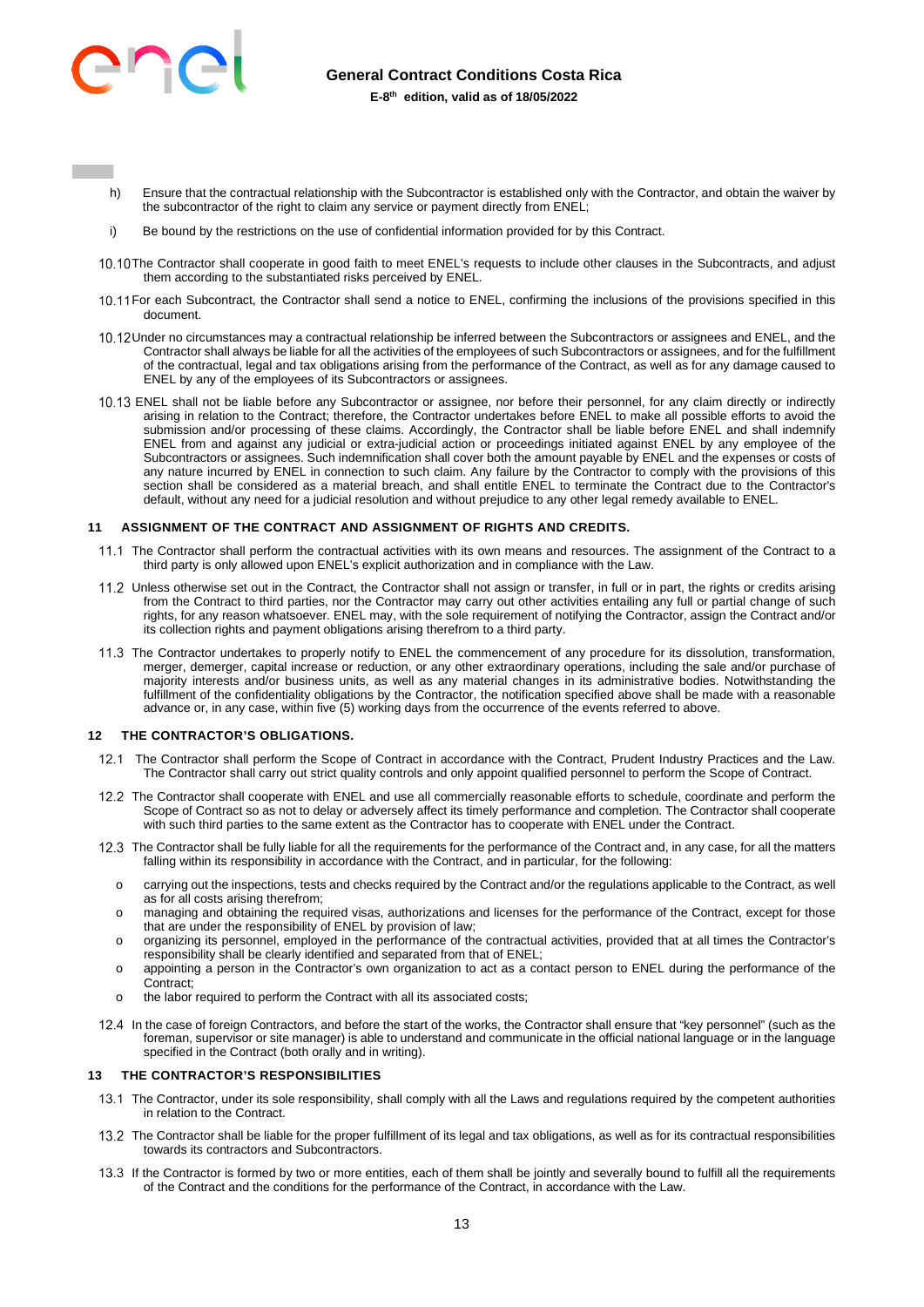

- 13.4 The Contractor shall prevent any situation that may give rise to conflicts of interest and therefore the Contractor shall take all necessary measures for their prevention and identification, and shall immediately inform ENEL of any conduct that may give rise to a conflict of interest.
- 13.5 The Contractor agrees to indemnify and hold ENEL harmless from any liability and damage arising from any claim or legal proceedings of any kind which are directly related to the Contract, either judicial and extra-judicial, due to acts or omissions by the Contractor or its employees, representatives or Subcontractors.
- 13.6 The aforementioned indemnification includes any amount that ENEL should have to pay, either for expenses or costs of any kind arising from claims or judicial acts, in any case, without prejudice to its right of defense. Failure by the Contractor to comply with this clause shall be regarded as a material breach and shall entitle ENEL to terminate the Contract due to the Contractor's default.

# <span id="page-13-0"></span>**14 THE CONTRACTOR'S WARRANTIES**

- 14.1 The Contractor shall warrant:
	- a) the suitability, exclusive ownership and/or legitimate availability of the materials and/or equipment, and that they are free and clear from any liens and encumbrances;
	- b) that all materials and equipment:
		- comply with the laws, specifications, regulations and contractual provisions;
		- are free from visible or hidden defects;
		- are suitable for their intended use;
		- meet the required quality level;
		- are not used;
	- c) that the works fulfill all the contractual requirements and are suitable for their intended use.
- 14.2 The Warranty Period of the materials and equipment, as well as of the works/services and all the rest of the warranties, shall cover the period specified in the Contract, or if no period is specified, for one (1) year from the date of the Provisional Acceptance Document, except if the law establishes a longer period, in which case the latter shall apply. Should the Parties fail to sign the Provisional Acceptance Document, the year shall be considered from ENEL's approval for the delivery of the material and/or equipment, or from the notice of completion of the work or service and delivery of the documentation by the Contractor, so that the administrative authorization for the commissioning of the work, where applicable, may be processed.
- 14.3 The warranty shall not cover defects or faults due to (i) the misuse or incorrect use by ENEL, except in cases where the misuse or incorrect use derives from the application of the incorrect or confusing content of manuals or instructions provided by the Contractor, (ii) the normal wear and tear, including due to environment or operation or use, or (iii) modification of the equipment not in accordance with the Contract or the Contractor's instructions or recommendations.
- The warranty shall cover design and construction defects, as well as hidden defects and other defects specified in the Contract. Pursuant to this warranty, the Contractor shall carry out, as soon as possible and at its expense, any repair or replacement required, including the removal and transport of the defective components. In particular, the Contractor undertakes to:
	- a) replace, as soon as possible or according to the schedule of the Contract, the materials and equipment that do not comply with the provisions or the requirements, as well as those unsuitable or of a poor quality. These materials and equipment shall be stored at ENEL's premises until they are replaced, without prejudice to ENEL's right to use the materials refused until their collection;
	- b) fix, repair or replace all equipment showing design, material manufacturing or operating defects;
	- c) replace all supplied materials and equipment in the event of any serial defects, thereby justifying the solution adopted to prevent the reoccurrence of such defects in the remaining materials or equipment to be supplied. A serial defect is considered to exist when the percentage of defective materials and equipment covered by the Contract exceeds the percentage established in the Contract, or if no percentage is specified, when the percentage exceeds 10% of the total materials and equipment;
	- d) return the equipment/sites made available by ENEL in the same conditions as they were received;
	- e) indemnify ENEL for any claim from third parties.
- 14.5 The obligations set forth above, as well as all the expenses arising for reasons other than the execution of the warranty, shall be entirely borne by the Contractor, and ENEL shall not be liable for any charge or cost.
- 14.6 The decisions on the correction and the repair or repetition of the performance, construction or installation of any defective materials shall always be taken by ENEL, which shall notify such decisions to the Contractor. ENEL may order, on justified grounds, any temporary adjustment, correction, repair or replacement and the relevant costs shall be borne by the Contractor, until the receipt of new parts, constructions or systems, as required.
- 14.7 In any case, the measures referred to in paragraph 14.6 shall be implemented by the Contractor as soon as practicable, so that they affect ENEL as less as possible and in such a way as to avoid any delay in the completion of the works or any stop of the systems or, if it is not possible, to reduce the delay or the time of unavailability, either full or partial, of the systems.
- 14.8 Failure by the Contractor to comply with the obligations set out in this clause, shall entitle ENEL to perform them, directly or by means of third parties, at the Contractor's expense. Furthermore, the Contractor shall indemnify ENEL for any damage or loss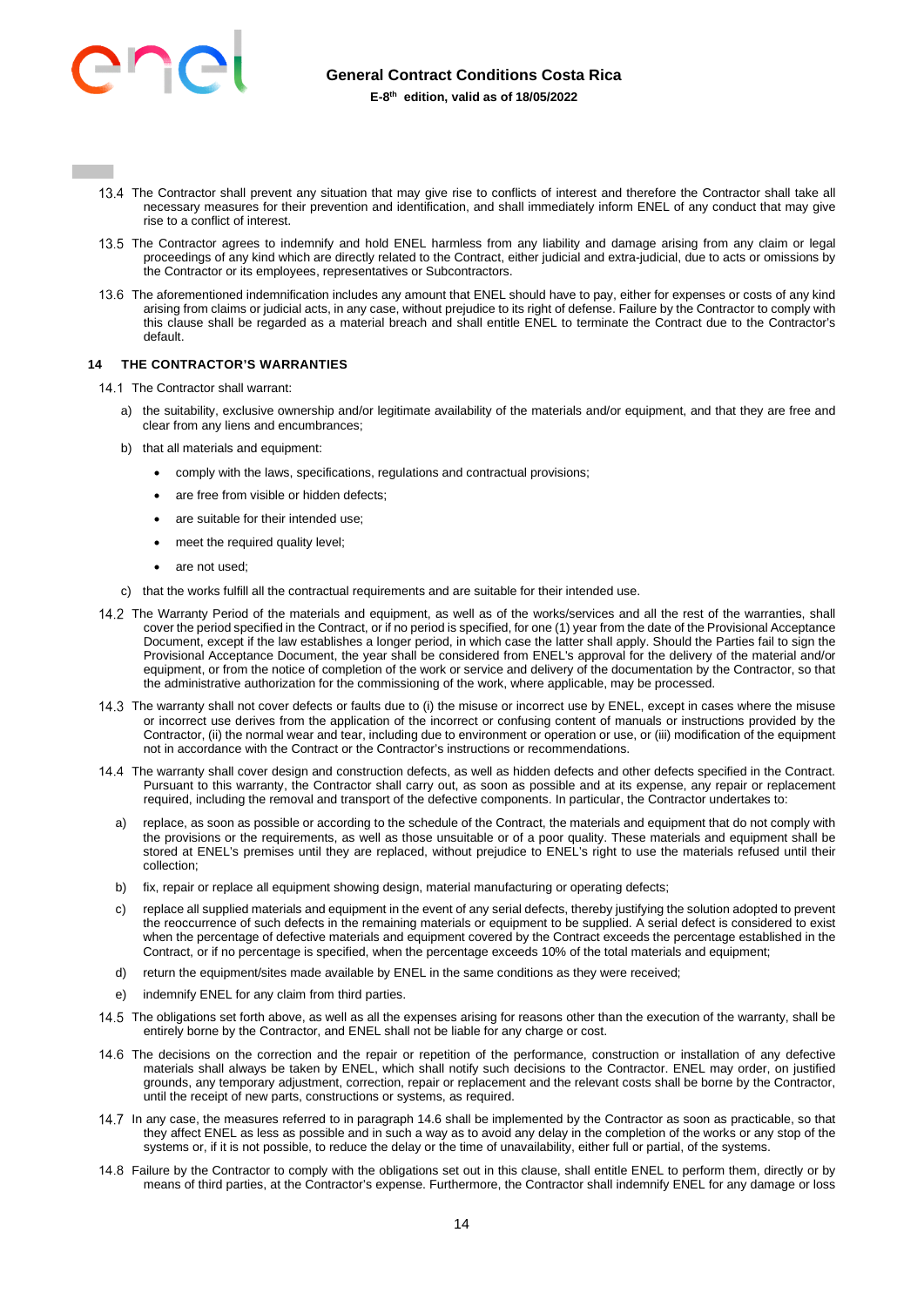

suffered, as set out in the Contract. In particular, if the Contractor fails to apply the remedial actions within the terms specified above, ENEL shall be entitled to apply the penalties for delay set out in the Contract.

- 14.9 The Warranty Period shall be suspended on the date when ENEL duly notifies its decision to the Contractor and an extension equal to the time required for the repairs, replacements or new installations or works to be performed under the warranty shall be granted.
- 14.10. Spare parts shall also be subject to the abovementioned warranty.
- 14.11 When the Warranty Period has satisfactorily expired and any anomaly, defect or deficiency found during this period has been remedied, the Final Acceptance Document shall be signed, subject to prior issue of the Provisional Acceptance Document, and the economic guarantees provided by the Contractor shall be released.
- 14.12The expiry of the Warranty Period or the Final Acceptance of the materials/works under the Contract shall not relieve the Contractor from its liability for visible or hidden defects, or for any other liability provided for by the applicable Law or the Contract.
- 14.13If the Warranty Period expires before six (6) months from the commissioning of ENEL's main plant where the subject of the Contract should be used or of which it forms integral part, the Warranty Period shall be automatically extended until the expiry of such period, unless the materials or equipment supplied by the Contractor were repaired or replaced, in which case they shall be covered by a warranty for a period equal to the original warranty period from the date of repair and/or replacement. Under no circumstances this shall imply higher costs for ENEL.
- 14.14 Upon expiry of the Warranty Period and after the Final Acceptance, ENEL may, to its own benefit, directly or through third parties, modify or alter the materials and equipment covered by the Contract or the works made or facilities assembled, including if they are protected by licenses, patents or other forms of industrial property in favor of the Contractor, provided that ENEL maintains at any time due confidentiality.

### <span id="page-14-0"></span>**15 PENALTIES**

- 15.1 Without prejudice to the provisions of paragraph 16.3 "TERMINATION", any failure by the Contractor to meet the delivery dates, either partial or final, set forth in the Contract, or any other breach of the Contractor's obligations under the Contract, may result in the application of a penalty by ENEL, in accordance with the agreed terms and conditions. The application of penalties does not exclude nor limit ENEL's right to compensation for any further damages.
- If the total amount of the penalties exceeds the limit specified in the Contract, ENEL reserves the right to terminate the Contract at any time. Unless otherwise agreed, the penalty shall be 1.5% of the total amount of the Contract for each calendar week of delay, during the first four weeks, and of 4 % as of the fifth week.
- 15.3 In the event that, in accordance with the national legislation, the penalties should apply as an indemnification, they shall only apply as such in relation to the specific damage set out herein, excluding any other damages caused, and ENEL shall be entitled to claim compensation for the relevant damages or loss suffered.
- The amount of the penalties for delay shall not exceed 20 % of the total amount of the Contract. ENEL's right to apply penalties shall not limit its right to terminate the Contract due to the Contractor's default in any way whatsoever.
- The receipt of the payment for the penalties shall not prejudice ENEL's right to additionally charge to the Contractor any expense and surcharge that ENEL may pay to third parties as a direct or indirect result of the delay.
- Failure to apply one or more penalties does not imply a waiver by ENEL of the application of similar penalties, or of those that subsequently originate from the same cause.
- 15.7 Should ENEL be deprived, during the Warranty Period, of the availability or use of materials or equipment covered by the Contract or of the completed works or assembled installations due to a defect, imperfection or damage not attributable to ENEL, or arising from deficiencies in the performance of the activities carried out to remedy said defects, pursuant to the Contractor's Warranties, the Contractor shall be subject to the relevant penalty set out in the Contract, or if no penalty is specified therein, for 0.1 % of the total amount of the Contract for each calendar day of unavailability.
- 15.8 The application of the penalties shall not relieve the Contractor from fulfilling the Contractor's Warranties to their full extent. Therefore, the Contractor shall remedy any technical deficiency detected, pay any penalty due and replace the material and equipment, or re-perform or repeat, as applicable, the works or services covered by the Contract, upon ENEL's request.
- 15.9 The procedure for the collection of any penalty under the Contract shall be made according to the following provisions:
	- a) ENEL shall notify in writing to the Contractor the penalty due, specifying the relevant amount. The Contractor shall have fifteen (15) calendar days from the notification date to specify any element in its defense.
	- b) Upon expiry of this period, and if ENEL refuses the Contractor's arguments, ENEL shall issue and deliver to the Contractor a debit note that shall apply to any outstanding invoice due to the Contractor, deducting the relevant amount proportionately to the debit note. If such amount may not be deducted from an invoice, ENEL may enforce, in relation to the relevant amount, the guarantees established, or may arrange the collection through any other means allowed by the Contract, the Law or these General Conditions, without prejudice to any compensation for damage due to ENEL.
	- c) After the enforcement of the Economic Guarantee, the Contractor shall re-establish the guarantee up to the amount available before the enforcement.
	- d) If no deduction is applied, ENEL shall retain the remaining amount resulting from the total amount of the guarantee and the amount of the penalty.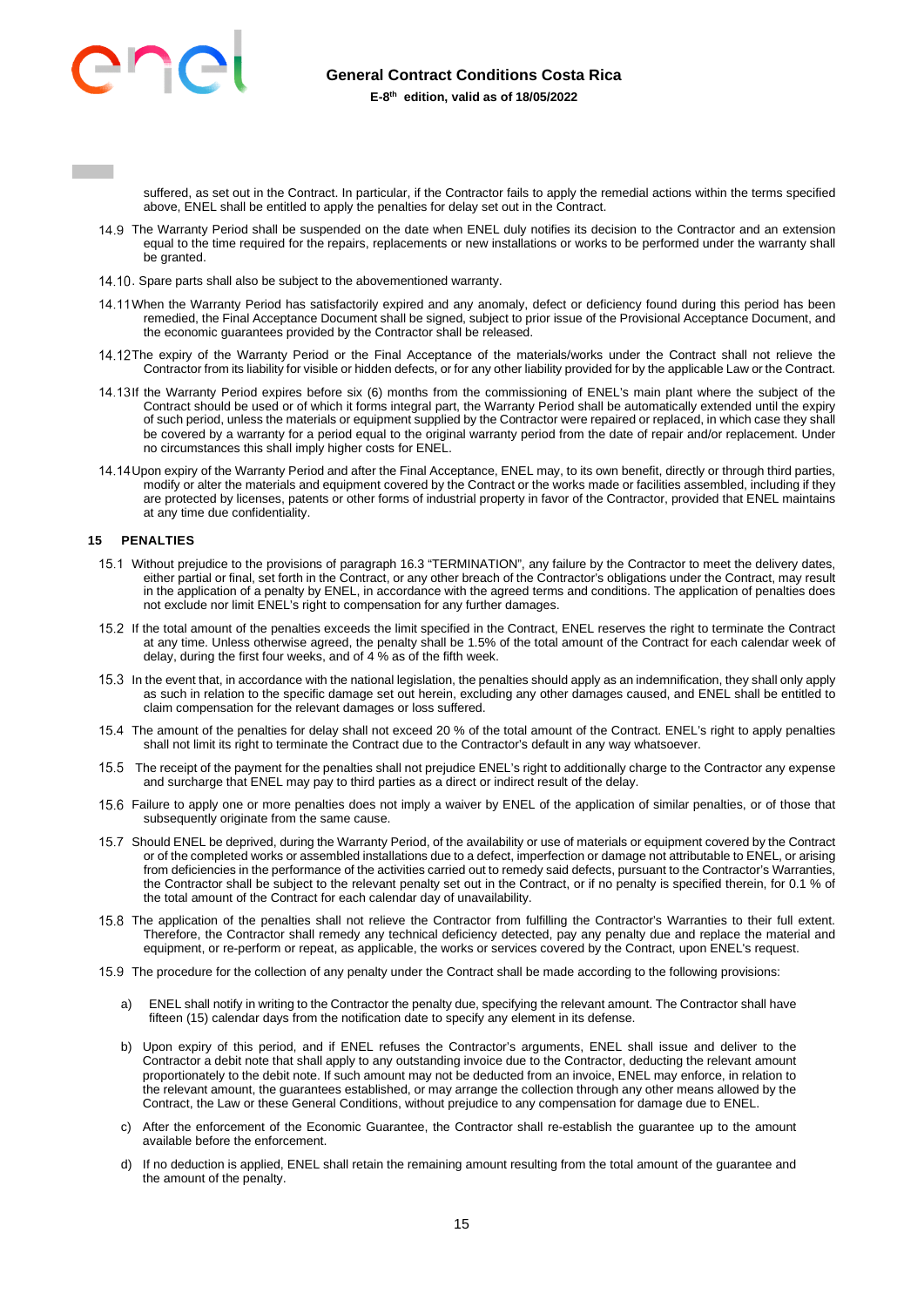

e) If the amount of the original guarantee does not cover the amount of the penalties, ENEL shall compensate the pending payments to the extent required to cover the total amount of the penalties, without prejudice to the Contractor's obligation to re-establish the guarantee, as specified above.

### <span id="page-15-0"></span>**16 SUSPENSION, WITHDRAWAL, AND TERMINATION.**

#### $16.1$ **Suspension.**

 If, for any reason, ENEL considers necessary or is obliged to temporarily suspend the performance of the Contract, in full or in part, ENEL shall notify the Contractor in writing thereof, stating the relevant reasons and providing an estimate of the duration of the aforesaid suspension.

16.1.2 Pursuant to the provisions of the HSE Terms, any risk situations or unsafe behavior by the Contractor shall result into the suspension of the performance of the Contract until proper Health, Safety and Environment conditions are restored.

 The suspension shall be effective as of the date specified in the relevant notice. From such date, the Contractor shall stop the performance of the activities and properly store and maintain the materials, equipment and works, without prejudice to any other obligation arising from the applicable law and/or established in the Contract.

 If suspension is due to the Contractor's default, the Contractor shall bear all costs and expenses incurred by ENEL as a result of the suspension.

16.1.5 In all other cases, except for suspension due to Force Majeure Events under clause 17, any documented direct costs incurred by the Contractor as a result of a suspension (including storage costs) shall be payable by ENEL upon submission of the Contractor's invoice.

 If suspension lasts for more than one hundred eighty (180) calendar days, the Contractor upon thirty (30) calendar days prior written notice to ENEL, may, at its discretion, terminate the Contract. In this case, paragraph 16.3.2 shall apply to the benefit of the **Contractor** 

 ENEL shall notify in advance to the Contractor, by written notice, the resumption of the activities and such notice shall be made within the date specified therein. The remaining term for the completion of the suspended part of works under the Contract shall run from that date. The Contractor shall be entitled to receive the payment, in accordance with the provisions of the Contract, for the works or deliveries already carried out. The payment of the portion of works or deliveries which, upon notification, are at an advanced stage and not included in the Contract, shall be negotiated between the Parties.

#### 16.2 **Withdrawal.**

 ENEL may withdraw from the Contract at any time and regardless of the progress of the works, activities or operations. The withdrawal shall be notified in writing, with acknowledgment of receipt, and shall be effective as of the date of ENEL's notification specifying the activities to be completed and the activities to be stopped immediately The activities duly carried out by the Contractor prior to the withdrawal date shall be payable by ENEL in accordance with the contractual prices. ENEL shall reimburse the Contractor, after reviewing the relevant satisfactory evidence provided by the Contractor in relation to the activities stopped and the activities not carried out. To this purpose, ENEL shall reimburse the lower amount between (i) the amount equal to the expenses incurred by the Contractor in relation to these activities, for any irrevocable order made and (ii) the amount equal to the actual economic loss suffered by the Contractor.

16.2.2 The Contractor may withdraw from the Contract in accordance with the legal and contractual provisions.

#### $16.3$ **Termination.**

 ENEL may terminate the Contract according to the applicable Law and/or in all the circumstances set out in the Contract and/or in the following cases, if there is a cause that impedes or significantly prevents the proper performance of the contractual works:

- a) death of the Contractor, if the Contractor is a natural person, or a change in the Contractor's capacity that prevents or substantially affects the performance of the Contract;
- b) the dissolution, transformation, reduction of capital or any significant changes in the governing bodies of the Contractor, if such changes adversely affect the performance of the Contract or in the event that such changes in the Contractor violate the clauses "GLOBAL COMPACT" and "CODE OF ETHICS";
- c) the deterioration of the financial capacities/solvency, including bankruptcy proceedings or any other type of legal issues, or any other issue preventing or substantially affecting the proper performance of the Contractor's obligations;
- d) unjustified interruption or suspension of the performance of the Contract by the Contractor;
- e) the total amount of the penalties applied for delay during the performance of the activities reached the maximum amount specified in the Contract or the delay of the Contractor is such as not to fully satisfy the Scope of Contract established by ENEL; f) failure by the Contractor to timely obtain the certificates and authorizations required for the proper performance of the Contract
- in relation to its products or activities, or their loss or revocation throughout the term of the Contract;
- g) failure by the Contractor to remedy any breach of the applicable technical specifications and/or repeated errors or defects or breaches of the instructions provided by ENEL;
- h) incapacity or failure by the Contractor and/or the Subcontractors or other third parties appointed by the Contractor, to carry out the contractual activities or to fulfill any of the compliance requirements set forth in the applicable law;
- i) failure to comply with intellectual property, confidentiality and personal data processing obligations, in accordance with the laws applicable to the Contract;
- j) assessment at any time, after the execution of the Contract, of any omission or inaccuracy of any information or statement provided or made by the Contractor in relation to the compliance with the legal, economic, financial, technical or contractual conditions;
- k) incorrect performance of the contractual works for reasons attributable to a Subcontractor or to any person appointed by the Contractor and/or any failure to pay the compensation for damages caused to any person;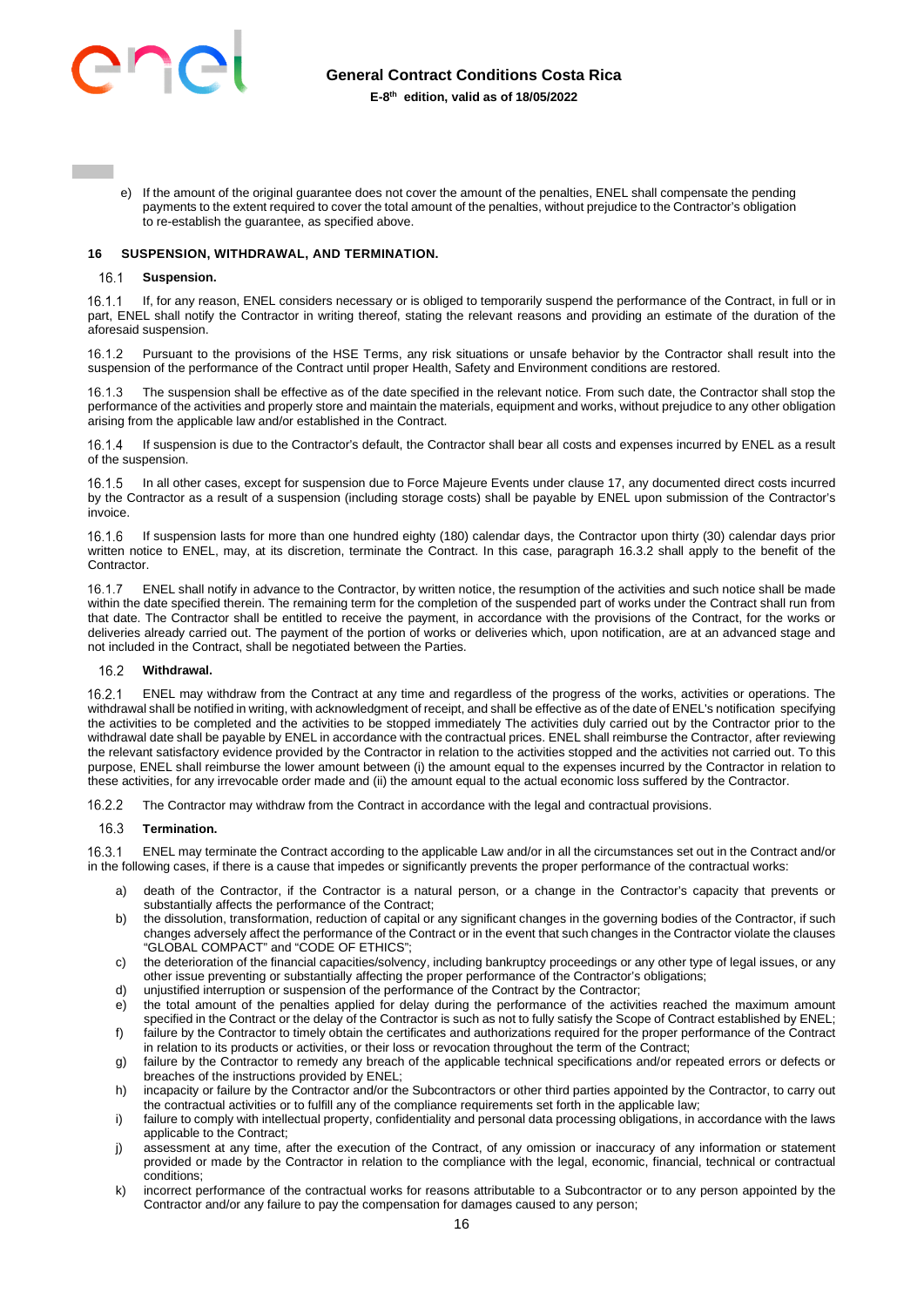

- l) any other breach by the Contractor that may prevent or materially and adversely affect the satisfactory performance of the Contract, or any other reason specified in the Contract as a ground for termination;
- m) refusal by the Contractor to commence the performance of any activities under the Contract;
- n) refusal by the Contractor, upon ENEL's resumption order, to resume the performance of the activities under the Contract that ENEL (for any reason) had ordered to suspend;
- o) performance by the Contractor of acts that are detrimental to the image of ENEL;
- p) acts, omissions, behaviors or situations related to the Contractor which may pose a risk to ENEL's reputation and reduce ENEL's confidence in the Contractor's honesty and integrity as well as its reliability with regard to the performance of the activities in compliance with the Contract provisions;
- q) loss of even one of the requirements established for the homologation (where required), in relation to the conclusion of and compliance with the Contract. In the event that the Contractor does not inform ENEL of the situations described above and without prejudice to ENEL's right to terminate the Contract, ENEL may suspend payments due to the Contractor to comply with the contractual obligations towards third parties arising from the non-performance of the Contract by the Contractor.

 In the cases listed above, ENEL may immediately terminate the Contract or may grant to the Contractor a cure period to remedy the contractual breach. If the Contractor does not remedy the breach within the specified cure period, the Contract shall be automatically terminated, without prejudice to ENEL's right to claim compensation for any damage or loss suffered.

 In the case of termination of the Contract due to the Contractor's default, ENEL shall be entitled to acquire the materials already manufactured, in full or in part, or delivered by the Contractor, paying the relevant prices, if included in the Contract.

 In the event of any breach by the Contractor, ENEL may, without prejudice to its right to apply the penalties or to take legal actions in relation to its right of compensation for damages, implement the following measures:

- a) suspend the payments due to the Contractor.
- b) enforce any economic quarantee provided by the Contractor.

### <span id="page-16-0"></span>**17 FORCE MAJEURE.**

- 17.1 Unless otherwise provided for by the Law, a force majeure event shall mean the reasonably demonstrated occurrence of any act or event beyond the reasonable control, and not being the result of the fault or negligence, of the affected Party, preventing such Party from performing its obligations under the Contract, in full or part, and which such Party is unable to predict, prevent, avoid or overcome with the exercise of its best reasonable effort ("Force Majeure Event"). The burden of proving a Force Majeure Event shall be on the Party claiming its occurrence. The Contractor may not invoke force majeure if any of the events listed below should occur:
	- a) meteorological conditions or phenomena that an experienced Contractor in facilities may reasonably foresee and whose adverse effects may have been therefore avoided, in full or in part, by the Contractor;
	- b) delays or inability to procure materials or human resources that have occurred despite being reasonably foreseeable, or that may have been avoided or remedied in advance;
	- c) strikes or labor disputes in relation to the Contractor or its subcontractors, except in the case of a national strike or strikes of the entire sector or industry;
	- d) delays or contractual breaches due to the Contractor's Subcontractors, unless such delays or contractual breaches are in turn a consequence of a force majeure event;
	- e) the conditions of the site where the contractual activities are carried out, which should be known and accepted by the Contractor;
	- f) technical, economic or financial difficulties of the Contractor or of its subcontractors.
- 17.2 Neither Party shall be liable for the breach of its obligations if the performance is delayed or may not be carried out due to a Force Majeure Event. The Party affected by a force majeure event shall notify in writing to the other Party thereof, as soon as possible, and however within five (5) calendar days from the day when the affected Party becomes aware of the circumstances referred to above. This notice shall:
	- 1. identify the events and the circumstances occurred;
	- 2. detail the estimated duration of the situation;
	- 3. specify the contractual obligations affected and the measures that will be implemented to reduce, if possible, the adverse effects of the events on the performance of the Contract;
	- 4. include as an attachment the documents proving that the events preventing the performance of the Contract should be considered as a cause of force majeure.
- 17.3 The other Party shall reply in writing, either accepting or reasonably refusing the cause, within ten (10) calendar days from the receipt of the aforementioned notification. The absence of a response from the notified Party within such term shall be understood as an acceptance of the force majeure invoked.
- 17.4 In the case of a force majeure event, the performance of the affected activities shall be suspended throughout its duration, and neither Party shall be entitled to claim for compensation. The contractual obligations not affected by force majeure shall be performed in accordance with the contractual terms and conditions in force before the occurrence of the force majeure event.
- If due to force majeure, the performance of the Contract is substantially affected and suspended for more than one hundred and eighty (180) calendar days, or if its resumption is proven to be impossible, each Party shall be entitled to terminate the Contract, without any compensation applying on the Parties. If the Force Majeure Event affects the agreed delivery date, such delivery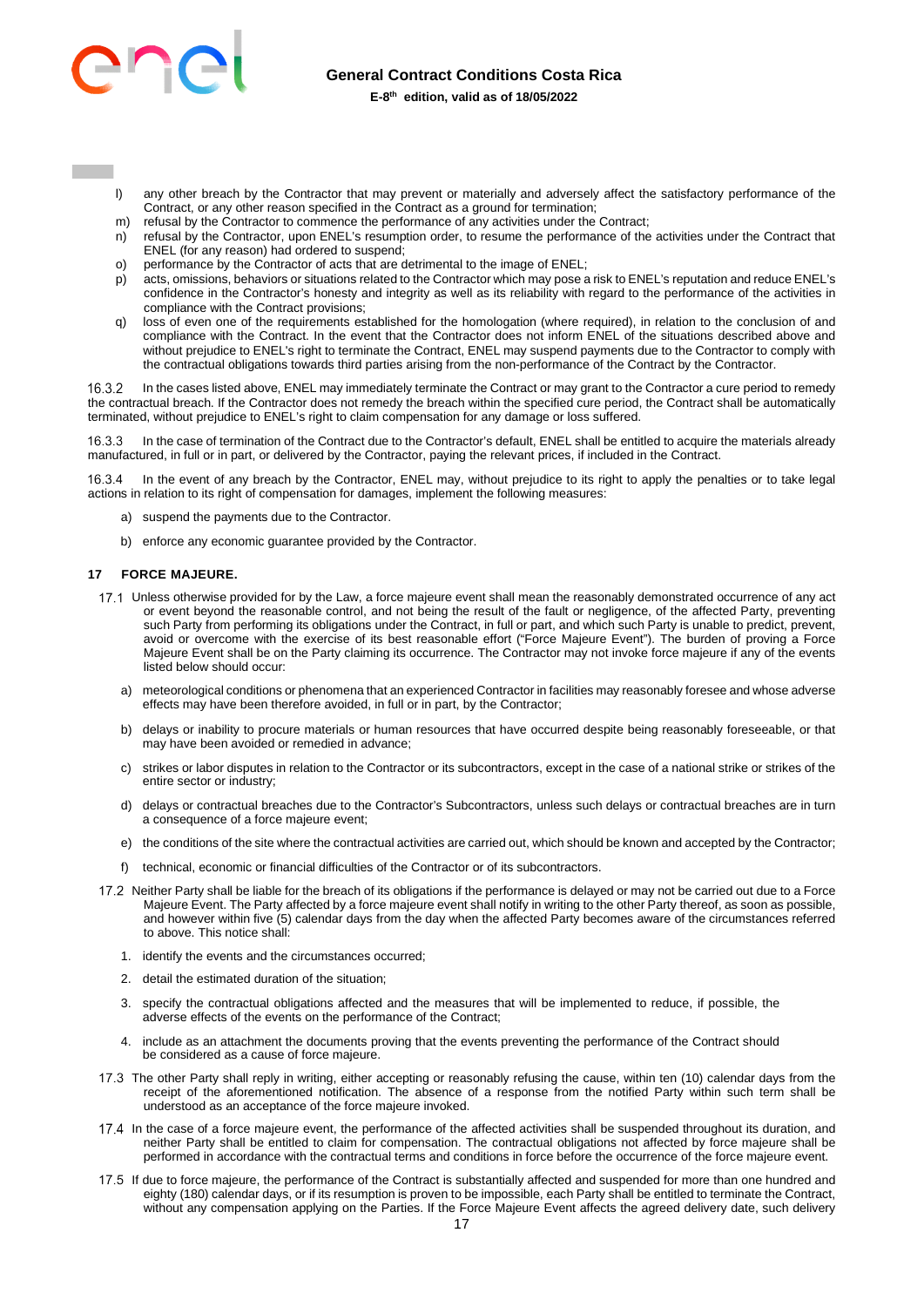

date shall be extended on a day-by-day basis in accordance with the number of days of delay caused by such force majeure event, except as otherwise agreed between the Parties.

### <span id="page-17-0"></span>**18 LABOR LAW OBLIGATIONS.**

#### **Introduction.**  181

18.1.1 The Parties agree that no employment relationship nor a relationship of subordination between ENEL and the Contractor's personnel (and vice versa) exists or shall exist under the Contract. The Contractor, or the employer of the personnel employed by the Contractor for the performance of this Contract, as applicable, shall be liable for all the legal obligations arising on the employer of the personnel members, including, without limitation, the payment of all the salaries and benefits to which the personnel is entitled under the applicable law, as well as the payment of all the social security contributions.

 The Contractor shall be the only entity legally liable before ENEL for any labor claim submitted by any member of the Contractor's personnel against ENEL. Each Party, as the employer of its employees, shall be responsible for:

- (i) the payment of salaries;
- (ii) the payment of the contributions to the applicable social security scheme and/or funds of its country of domicile.

Each of the Parties undertakes all the responsibilities and/or obligations set out by the applicable labor law in relation to its employees, administrative personnel and affiliates.

18.1.3 The Contractor agrees to hold ENEL harmless from any action or claim, either individual or collective, filed by its employees against ENEL, as well as to refund and indemnify ENEL for any amount that ENEL should pay due to these labor claims, including legal fees.

 If ENEL receives a labor notification or claim from any employee of the Contractor, ENEL shall notify the Contractor in writing thereof within two (2) working days from the acknowledgment of receipt of the relevant notification or claim, attaching a copy thereof. ENEL may employ all the legal counsels deemed appropriate for the defense against any claim received and ENEL may recover from the Contractor the legal fees incurred for such defense. The Contractor undertakes to provide all the support required and to deliver to ENEL any information and documents required for the defense.

 The Contractor shall not be liable before ENEL in the following cases: (i) ENEL does not act in accordance with the provisions of the previous paragraphs, or (ii) ENEL employs legal counsels for the defense of any claim filed against ENEL, in which case the defense, including the legal fees, shall be the exclusive responsibility of ENEL. Within the framework of personnel hiring the Contractor undertakes to comply with the anti-discrimination local legislation.

The Contractor undertakes to send, upon ENEL's request, supporting evidence about the fulfillment of the following obligations:

- a) Payment receipts of salaries, holidays, bonuses and any applicable benefits due to the employees;
- b) Payment receipts related to Social Security and Income Tax.

 The Contractor shall execute the collective labor agreements with the trade associations for the branch of industry under the scope of its corporate purpose and ENEL may at any time request the Contractor to provide supporting evidence about the compliance with the Contract provisions.

# <span id="page-17-1"></span>**19 ECONOMIC GUARANTEE.**

- The Contractor shall guarantee the performance of all contractual obligations as well as the payment of damages and losses arising from the breach of the Contract. ENEL promotes the use of electronic protocols (such as SWIFT communications) or alternative means to digital documents (such as the electronic signature) ensuring traceability and authenticity of the documents.
- ENEL may request the establishment of the Performance Guarantee, Advance Payment Guarantee (if applicable) and Warranty Guarantee, which may be submitted at the Contractor's discretion either in cash or as a guarantee issued by a financial institution approved by ENEL and in compliance with the requirements listed below.
- 19.3 The economic quarantee shall:
	- be issued in accordance with the template attached to the Contract, subject to the Law and enforceable in Costa Rica;
	- be unconditional and irrevocable;
	- be issued for the benefit of ENEL;
	- be payable on first demand only upon submission by ENEL of a written request to the issuer stating that ENEL has the right of repayment of the economic guarantee.
- The financial institution issuing the guarantee shall be subject to ENEL's prior approval and shall be a local bank (or the local branch of the entity, in the case of foreign banks) of recognized creditworthiness, an insurance company or a financial intermediary authorized by the competent authorities to operate in the business of guarantees.
- 19.5 Should the issuer's creditworthiness deteriorate, the Contractor shall provide within sixty (60) days, upon ENEL's request, a replacement guarantee issued by a financial institution approved by ENEL. If no guarantee is submitted, ENEL may, in accordance with the applicable law, withhold and suspend any payments due to the Contractor.
- 19.6 The existence of a guarantee shall not limit the Contractor's liability under the Contract to the amount or the period of validity of the guarantee.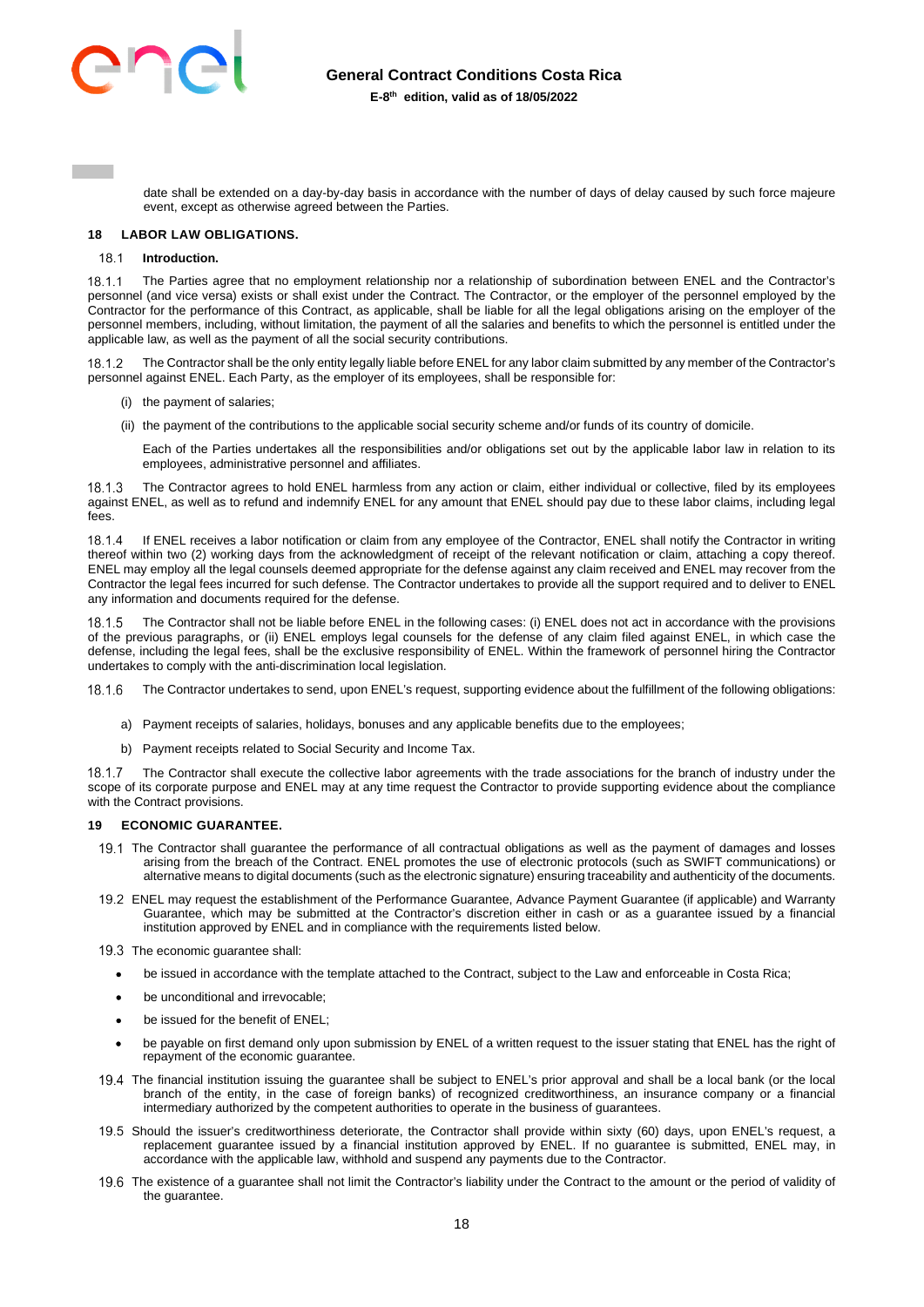

- 19.7 If the Price of the Contract should increase, or its Duration should be extended, during its performance, ENEL may request the Contractor to provide an additional or replacement economic guarantee to cover the increase in the Contract Price.
- Failure by the Contractor to comply with the required addition or replacement of the guarantees in accordance with clauses 19.5 and 19.7 above, shall entitle ENEL to terminate the Contract or, in accordance with the Law, to withhold and suspend payments to the Contractor until the due guaranteed amount is reached.
- 19.9 Where the Contractor fails to provide the guarantee within the terms specified, and without prejudice to any other remedy available, ENEL may terminate the Contract or suspend its effects until the Contractor provides a guarantee approved by ENEL, or ENEL accepts other equivalent guarantees offered by the Contractor. In any case, ENEL shall be entitled to withhold, in accordance with law, for their delivery to the Contractor upon fulfillment of its obligation to provide the required guarantees, the payments due to the Contractor up to 10 % of the total amount of the Contract, without prejudice to ENEL's right to terminate the Contract.
- 19.10 Unless otherwise set out in the Contract or in the General Conditions, the guarantee(s) established by the Contractor shall be effective for thirty (30) calendar days after the expiry of the Warranty Period or, if applicable, of the Final Acceptance and such guarantee(s) shall be returned, upon the Contractor's written request, after ENEL has applied all the deductions and carried out all the checks. If the economic guarantees issued expire earlier, the Contractor shall extend them to meet the period required, and the renewal shall be made at least forty-five (45) days in advance; otherwise, this shall be construed as a contractual breach in accordance with these General Conditions.

### **Performance Guarantee**

19.11.1 If agreed under the Contract, and unless the Contract sets out a different percentage, the Contractor shall deliver to ENEL a first demand guarantee for an amount equal to 20 % of the Price, as a guarantee for the accurate, proper and due performance of the obligations arising from the Contract on the Contractor, including the obligation to pay any amount due to ENEL, such as penalties. The Performance Guarantee shall also cover the warranty obligations of the Contractor before the delivery of the Warranty Guarantee.

19.11.2 The Contractor shall make available the Performance Guarantee before the Contract signature.

19.11.3 If the Contractor performs all of its contractual obligations, the Performance Guarantee shall be returned to the Contractor within ten (10) calendar days from the date of issue of the Warranty Guarantee.

### **Advance Payment Guarantee**

19.12.1 If ENEL makes advance payments to the Contractor, the Contractor shall deliver to ENEL a first demand guarantee for an amount equal to 100 % of the payment made.

19.12.2 The Contractor shall deliver to ENEL this Guarantee before ENEL makes the advance payment.

 The Advance Payment Guarantee shall be returned to the Contractor after the Contractor has fulfilled a portion of the Scope of Contract having a value, in accordance with the Price, equal to the advance payment.

# **Warranty Guarantee**

19.12.5 If provided for by the Contract, and unless the Contract sets out a different percentage, the Contractor shall deliver to ENEL a first demand guarantee for an amount equal to 5 % of the Price, as a guarantee for the Contractor's obligations during the warranty period.

19.12.6 The Contractor shall deliver to ENEL such Guarantee when ENEL returns the Performance Guarantee.

19.12.7 The Warranty Guarantee shall be returned to the Contractor within one (1) month from the expiry of the Warranty Period.

### <span id="page-18-0"></span>**20 INSURANCES.**

- 20.1 The Contractor shall assume all liability for injury or damages caused to persons or property in the performance of the activities including those performed by Subcontractors or third-party agents - specified in the Contract and undertakes to take out adequate insurance policies at its own expense, in relation to the risk, and with financially stable and renowned insurance companies, throughout the term of the Contract, for:
	- a) losses or damages that may be caused to materials and equipment covered by the Contract during their processing, loading and transportation, up to the date and place of delivery to ENEL, with the Contractor's full liability for any damage caused to the materials or equipment. This obligation is also assumed by the Contractor with regard to materials and equipment provided by ENEL for the performance of the Contract, from the moment they are made available to the Contractor or its Subcontractors, until they are returned to ENEL.
	- b) civil liability for losses and damages that may be caused by the Contractor's personnel or by its subcontractors' personnel, to the personnel or properties of ENEL and/or of third parties arising from the performance of activities under Contract. In all circumstances, ENEL shall not be liable for any causes attributable to the Contractor.
- 20.2 Similarly the Contractor undertakes to take out insurance for civil liability with adequate limits on compensation according to the risk, to cover claims for damage to property, personnel and/or for financial damage that may be caused to ENEL or third parties arising from defects or malfunction of materials or equipment attributable to the Contractor. Furthermore, the Contractor shall be liable for environmental damage or the imminent possibility that it may take place, as well as for the costs related to prevention, reduction and repair, in accordance with the conditions laid down in the applicable legislation.
- 20.3 If the Contract provides for the storage of materials by the Contractor at ENEL's premises, ENEL may request, and the Contractor shall take out, in addition to the insurances specified above, an insurance for theft and other damages that may be caused to the stored and/or deposited materials, for the entire duration of the Contract.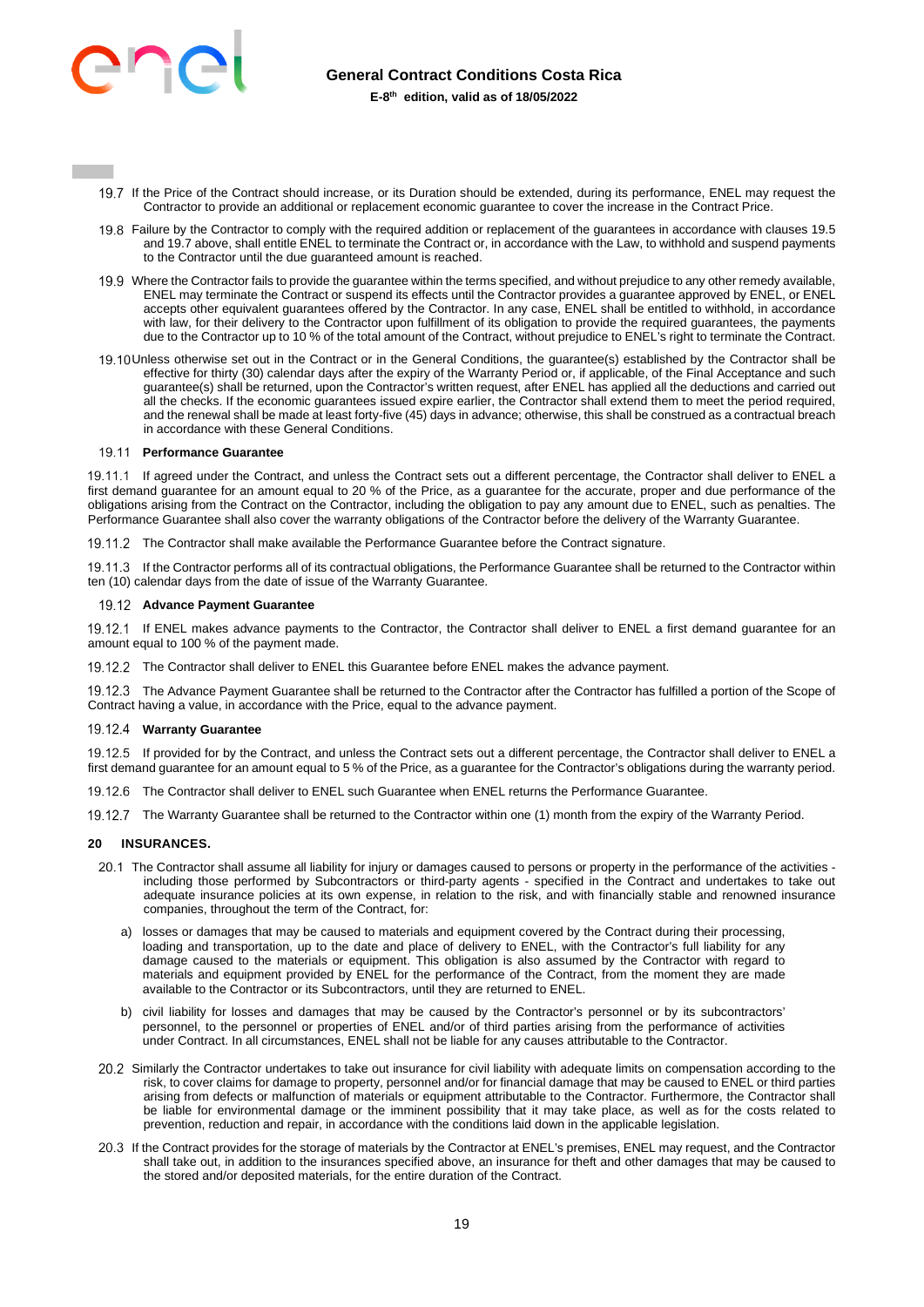

- The above policies shall include a provision obliging the insurance company to pay ENEL directly. The limits of the insurance policy shall cover damaging events subject to claims received within the period of performance of the Contract and/or after the Warranty Period.
- 20.5 The insurance policy shall provide for the total waiver of the insurer against ENEL, with no exceptions whatsoever.
- The Parties agree that the existence, validity and effectiveness of the insurance policies referred to in this clause is an essential condition for ENEL and, therefore, if the Contractor is not able to prove at all times the existence of the insurances, ENEL may terminate the Contract, notwithstanding the Contractor's obligation to pay compensation for the damages suffered by ENEL.
- 20.7 If at ENEL's discretion the insurances submitted by the Contractor are not sufficient to cover the risks, both in relation to the delivery of materials and/or equipment, as well as to the performance of the contractual works and/or services, the Contractor undertakes to modify and amend the insurance coverages according to the requirements of the Contract.
- 20.8 Similarly, the Contractor undertakes to take out, at its own expense and with financially stable and renowned insurance companies, any other type of compulsory insurance that may be required by applicable law, for the entire duration of the Contract.

### <span id="page-19-0"></span>**21 INTELLECTUAL PROPERTY.**

- 21.1 The Contractor represents and warrants that in the performance of the contractual activities and in the design, manufacturing, sale, distribution or marketing of any product or service supplied to ENEL, the Contractor has not infringed, is not infringing and shall not infringe any third party's intellectual property rights, such as rights on trademarks, patentable inventions, copyrighted works, utility models, industrial designs and trade secrets.
- 21.2 Where the Contractor should require to use any third party's intellectual property right to perform its contractual obligations, ENEL reserves the right to request to the Contractor the relevant documentation. Upon ENEL's request, the Contractor shall provide any additional information, explanation, evidence, correspondence, manual and other documents or data relating to the resources protected by intellectual property rights, used in the performance of the Contract.
- 21.3 The Parties agree that, as for ENEL's products, samples or technical specifications that are delivered by ENEL to the Contractor for the performance of the Contract, the Contractor: (i) may not in any way copy, disclose, distribute, reproduce, process, translate, modify, adapt, develop, decompile, dismantle, reverse-engineer (or, in any case, carry out operations intended to extract the source codes) – in full or in part – any of such ENEL's products, samples or technical specifications, (ii) may not perform or manufacture any works, objects, items, products, samples or technical specifications derived therefrom; (iii) shall not use such products, samples, technical specifications or information covered by ENEL's intellectual property for any purpose other than the proper fulfillment by the Contractor of its contractual obligations, (iv) shall ensure that the aforementioned prohibitions are complied with also by the other parties involved, or which may be involved, by the Contractor in the performance of the Contract, (v) shall not disclose, and ensure that its employees do not disclose, them to third parties without the prior written authorization by ENEL, and shall keep them confidential in accordance with clause 22 below.
- 21.4 The Contractor is responsible for obtaining or achieving in due time the licenses, permits and authorizations required by the holders of patents, models and related trademarks, as well as other intellectual property rights. The Contractor shall be responsible for the payment of any royalty, compensation, remuneration, charge and/o fee due on this basis.
- 21.5 The Contractor represents and warrants that there are no existing contracts, agreements, licenses, permits, restrictions, requirements, patents, certificates, obligations for the Contractor, nor any other circumstances that prevent, or may prevent, ENEL from using or otherwise exploiting the intellectual property for the performance of this Contract, as well as the product, service, supply, license, document, object, item to which it is embedded or into which it is included.
- 21.6 If, as a result of a dispute raised by the owners or concessionaires of the rights referred to in this clause, ENEL has to totally or partially modify the materials to be supplied under the Contract, they shall be modified as soon as possible at the Contractor's expense, without this resulting in a deterioration of the quality of the supply, the operating features or the warranties. If the above occurs, a new process for the approval of prototypes shall be carried out, where this is prescribed for the relevant type of supply and before the materials are supplied. The Contractor shall indemnify ENEL for any costs related thereto, including, without limitation, transport costs, costs for tests, certifications, customs clearance, receipt of permits/authorizations or documents, as well as those for the purchase of any replacement or additional materials/items and any other costs and expenses.
- All the amounts shall be payable to ENEL within 30 calendar days after the receipt of the relevant request from ENEL.
- 21.8 If legal action is taken against ENEL by a third party for breach by the Contractor of the obligations referred to in clause 21, the Contractor shall, at ENEL's request, provide a coverage (according to the provisions of clause "ECONOMIC GUARANTEE") in relation to the value of the claims, within ten (10) calendar days. The Contractor shall release ENEL from any liability for infringements of the intellectual property rights and undertakes to make any reasonable effort to hold ENEL harmless from any damage relating to a claim or complaint against ENEL, and undertakes to indemnify ENEL for any loss or damage, either direct or indirect, arising from claims or subpoena.
- 21.9 Any claim, whether judicial or extra-judicial, made against the Contractor by third parties relating to the intellectual property rights, shall be immediately reported to ENEL.
- 21.10 All the documents, drawings, plans, computer programs, as well as copies thereof, provided by ENEL to the Contractor for the performance of the contractual services, including rights on inventions, patents, copyrighted works, utility models and other intellectual property rights required, or that will be required, for the performance of the contractual services according to the documents provided to the Contractor by ENEL, shall be the property of ENEL. The Contractor shall use them solely for the purposes of performing the Contract and shall return them to ENEL, taking at all times suitable measures in relation to the processing, use and transfer of data to ensure security and confidentiality, pursuant to clause "CONFIDENTIALITY" below.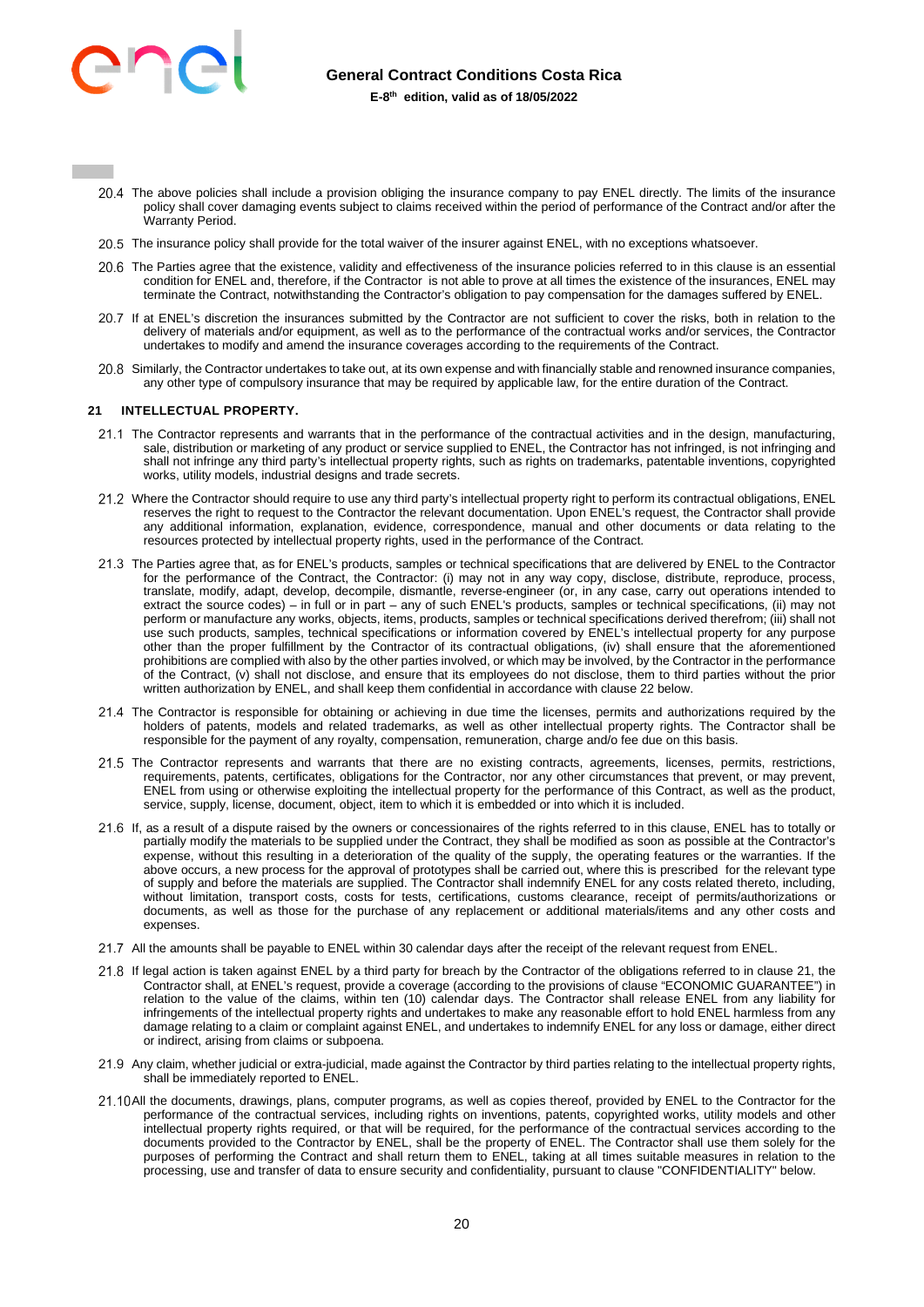

- 21.11 The intellectual property rights and the technology and methods resulting from the works or services delivered by the Contractor in the performance the Contract, and the relevant records created shall belong to ENEL, without giving the Contractor any right to increase the price specified in the Contract for such works or services.
- 21.12The drawings, documents, plans, computer programs, as well as copies thereof, and in general any outcome (and the related intellectual property rights, including but not limited to patent applications, pending patents, database rights, copyrights, trademarks, rights on trade and industrial secrets and any relevant application on a worldwide basis, software designs and models, know-how) generated by the Contractor during the performance of the Contract (the "Foreground IPRs") shall be the exclusive property of ENEL, which shall also automatically become the owner of any relevant work in progress, generated from time to time during the performance of the Contract. Each Party acknowledges and agrees that each Party's Background IPRs shall remain the exclusive property of such Party and the other Party shall have no claim in relation to any such right; Background IPRs include all present and future intellectual property rights, including but not limited to patent applications, pending patents, database rights, copyrights, trademarks, rights on trade and industrial secrets and any relevant application on a worldwide basis, software designs and models, know-how, belonging to each Party before the signature of this Contract or gradually developed in parallel projects outside the scope of this Contract. Before signing the Contract, each Party shall specify in an annex attached to the Contract, its own Background IPRs which are relevant to the performance of the Contract. Therefore, if the Contractor intends to use these Background IPRs for the performance of the Contract, any Foreground IPRs belonging to ENEL shall be limited to the Add-ons (the "Add-ons"), which are the additional parts (generated by the Contractor in the performance of the Contract on the basis of its Background IPRs) that, in any way, do not include or contain any Background IPRs. The Parties shall agree in writing the list of the items constituting such Add-ons previously and/or within 30 (thirty) days after the expiry or termination of the Contract.
- 21.13 The marketing methods and the way the technology covered by the Contract is distributed to third parties, as well as any benefits arising therefrom, are regulated by the Contract.
- 21.14 Failure by the Contractor to comply with the intellectual property obligations set out in this clause, shall entitle ENEL to terminate the Contract, without prejudice to its right to undertake any action and claim compensation for any damages suffered.
- 21.15 The Contractor shall not use ENEL's trademarks, logos and/or distinguishing marks and shall not disclose for commercial purposes the services provided to ENEL, without ENEL's prior written authorization.

# <span id="page-20-0"></span>**22 CONFIDENTIALITY.**

22.1 "Confidential Information" includes, without limitation, economic and financial documents, data and information relating to business strategies, product information and/or production processes (design, study and development), means and costs of production, sales information, development and customer management strategies, any kind of data about customers, contractors and their technical or commercial profile, documentation regarding technical and economic bids in public and private tenders, data about tests and/or operations of plants, equipment, machineries and products, business analysis, market researches, business and marketing plans and other statistical data that are relevant for the business, internal organization procedures, ideas for advertising and new trademarks not yet used in the market, prices, features, concepts, prototypes and layouts of new products or services not yet launched on the market, etc. The term also includes economic, financial and technical documents referring, for instance, to patentable inventions, patents, patents applications, licenses, source code of any kind of software, its principles and the related algorithms; discoveries, algorithms and formulas; new production processes and methods; new methodologies for testing plants, equipment, machineries and products, results of Research and Development (R&D) activities. Furthermore, the term applies to any internal procedure, patent, license or information that:

(i) is expressly qualified as "confidential", strictly confidential", "secret" (or in any other similar way) by the disclosing Party; or

- (ii) the receiving Party knew or ought to have known to be confidential due to its nature or to the treatment carried out by the disclosing Party, considering that such information is not publicly known, is not easily accessible to third parties and is subject to appropriate measures to preserve its non-public nature.
- 22.2 Confidential Information includes all information relating to a Party and made available to the other Party, before or during the performance of the Contract, either by the administrators, managers or employees of the disclosing Party, or its Subcontractors or Affiliates and their relevant administrators, managers, employees or subcontractors (hereinafter, "disclosing Party's Representatives"). Confidential Information also includes all information regarding the disclosing Party's Representatives.
- 22.3. Confidential Information shall not include all information that:
	- the receiving Party may prove to have legitimately known before or upon commencement of the performance of the Contract;
	- the receiving Party may prove to have lawfully received by third parties not bound by (or not in breach of) any legal or contractual non-disclosure obligation.
	- after disclosure to the receiving Party, due to reasons other than any of the receiving Party's default, becomes generally known or easily accessible for the persons within the circles that normally deal with this kind of information.
- 22.4 All Confidential Information that each of the Parties makes available (orally, in writing, in electronic format or in any other form) for the purposes of and/or during the performance of the Contract, as well as any other Confidential Information of which the Parties may become aware as a result of other contracts executed between the Parties and/or entered into by each of the Parties with a third party, and/or as a result of the relevant pre-contractual negotiations, including all documents, information, specific knowledge (regardless of how they have been collected, acquired or developed in relation to the Contract), may only be used for the purposes of performing the Contract and shall be confidential.
- 22.5 In particular, Confidential Information may not be disclosed to third parties without the prior and explicit written consent of the disclosing Party. Furthermore, each of the Parties may not use, copy, reproduce, translate, modify, adapt, develop, dismantle or separate, nor reverse-engineer or carry out any other operation intended to extract the source codes - in full or in part- of the Confidential Information received, without the prior and explicit consent of the disclosing Party.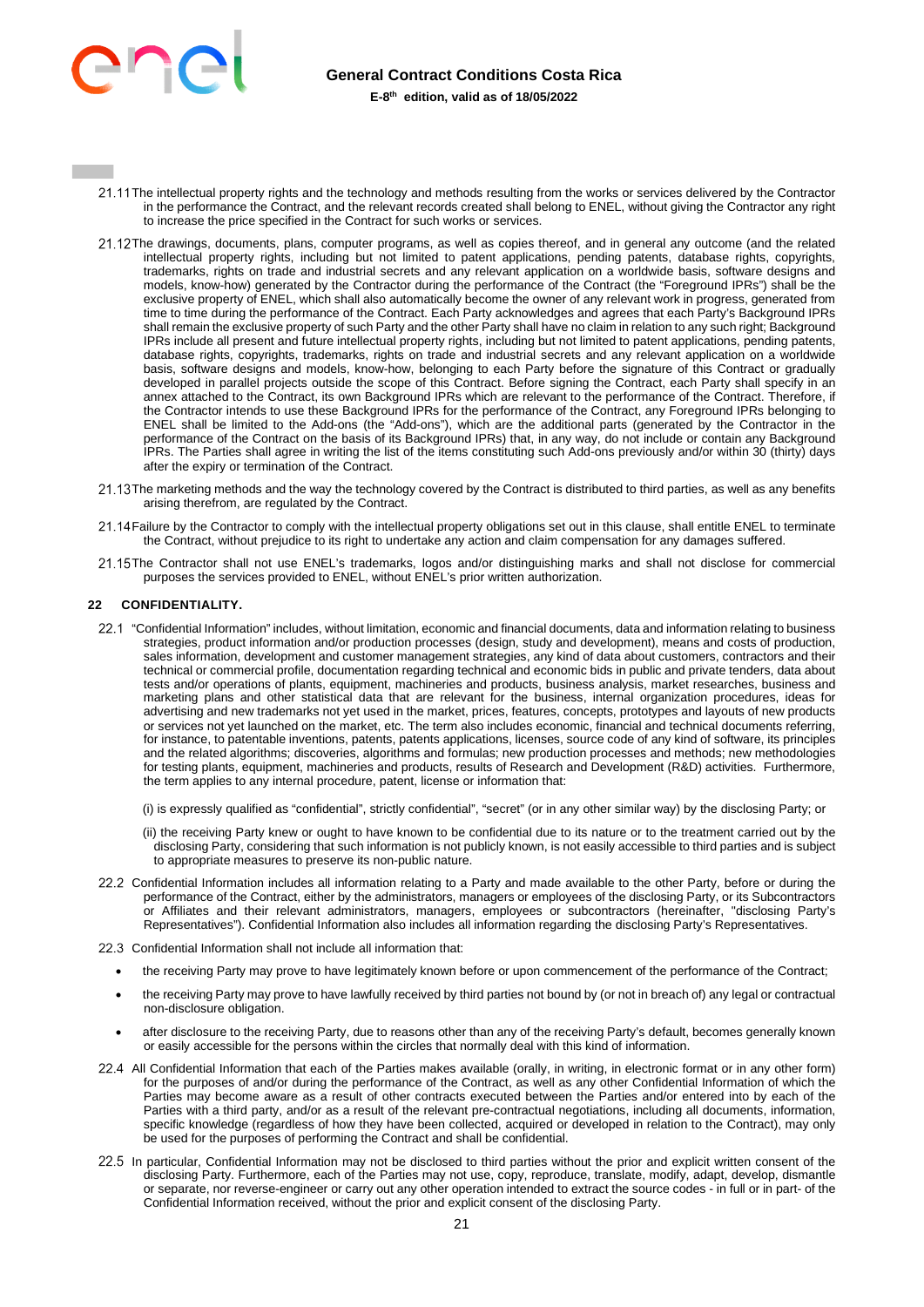

- 22.6 Notwithstanding the foregoing, the receiving Party may disclose Confidential Information to fulfill a legal request by a competent court, a government agency or a competent authority, having jurisdiction on such Party, provided that in this case the Party informs the other Party (where legally allowed) before disclosing the Confidential Information, so that the other Party may defend, limit or protect from such disclosure, and provided that: (i) the disclosure only refers to the portion of Confidential Information strictly required to be disclosed, and (ii) the Party makes any reasonable effort to obtain a confidential treatment for any Confidential Information disclosed.
- 22.7 Each of the Parties:
	- shall restrict the disclosure of Confidential Information exclusively to the Representatives and Affiliates that effectively need to know such information, due to their degree of involvement in the performance of the Contract;
	- shall bind its Representatives and Affiliates in order to ensure that they fully comply with the obligations set out in this clause;
	- shall be held liable for any action or omission by its Representatives and Affiliates that leads to a breach of the obligations to maintain confidentiality and not to use Confidential Information for purposes other than the performance of the Contract.
- 22.8 The Party receiving the Confidential Information shall create and manage logical and physical data, using state-of-the-art international techniques and practices, in order to ensure protection of such data from unauthorized access, reproduction, disclosure or use. After termination of the Contract, the receiving Party shall return all data, documents and information received from the other Party or in its possession, for the purposes of carrying out the contractual activities, and shall destroy all copies and files that it may have, unless otherwise authorized in writing by the disclosing Party. The receiving Party shall confirm the destruction of these data to the other Party within fifteen (15) days from the request and shall issue a written statement certifying that such Party does not hold any document or other items containing (or related to) Confidential Information.
- 22.9 The Parties shall ensure that Confidential Information is not disclosed during the performance of the Contract and for five (5) years after its termination, except as otherwise provided for by the Contract or where required by the Law or by a competent Authority. Notwithstanding the foregoing, in the case of Confidential Information qualified as "strictly confidential" by ENEL, the obligations of confidentiality and non-use set forth in this clause shall survive the termination of the Contract for any reason whatsoever, unless otherwise provided by the disclosing Party, and shall be valid until the receiving Party is able to prove that said Confidential Information has become generally known among or readily accessible to persons within the circles that normally deal with this kind of information for any reason other than the disclosure by the receiving Party.
- 22.10. The Parties shall agree in writing the provisions relating to the contents, the means of communication, the date of publication of the press articles and news or communications of any kind in relation to the Contract or any other subject or information related thereto.
- 22.11 The Parties acknowledge and agree that compensation for damages may not represent an adequate indemnification for the breach of confidentiality and that the affected Party shall be entitled to seek and obtain other remedies or to avoid any possible violation or damage arising from such breach, according to the current legislation. In the case of any breach of the confidentiality requirements, any of the Parties may also decide to terminate the Contract.
- 22.12If required by the disclosing Party, and provided that it does not affect the performance of the Contract, the other Party shall at any time return or destroy, or request its Representatives to return or destroy, all the hard copies of the Confidential Information in their possession. Furthermore, the receiving Party shall make, and ensure that its Representatives make, any reasonable effort to return or destroy any related data stored in electronic format and shall confirm the destruction of these data to the disclosing Party within fifteen (15) days from the relevant request, and shall issue a written declaration certifying that such Party does not hold any document or other items containing (or related to) Confidential Information.
- Each Party acknowledges and agrees that Confidential Information is, and shall remain, the exclusive property of the disclosing Party. Nothing in the Contract shall be construed - unless expressly specified in writing - as granting a license or a similar instrument in relation to patents, copyrights, inventions, discoveries or improvements made, conceived or acquired, either before or after the performance of the Contract.
- 22.14 Each of the Parties represents and warrants to the other Party that it shall not infringe any third party's right on trade secrets in the performance of the Contract.

# 22.15 Cyber Security.

22.15.1 The Contractor may access ENEL's IT system only if authorized by ENEL. The Contractor is responsible for the activities performed on ENEL systems by using its digital identity, which shall be protected at any time. In performing such activities, the Contractor shall comply with the following rules of conduct:

- a) never disclose or provide the authentication credentials to anyone;
- b) not insert passwords into e-mail messages or other forms of electronic communication, nor disclose them over the phone to anyone;
- c) never memorize passwords to access ENEL's applications via browser through the "remember password" functionality;
- d) ensure that no one is watching when the Contractor enters the credentials to access IT devices or systems, in order to prevent theft of the Contractor's credentials;
- e) never use the same password for the authentication to different systems;
- f) access to information systems shall be limited to software/tools specifically provided for the performance of the necessary activities; the use of network services or connections for purposes not related to the activities that shall be carried out is prohibited;
- g) any transaction developed through ENEL's IT systems shall not violate the Law;
- the (permanent or temporary) workstation used shall not be connected to Internet services other than those provided or authorized by ENEL and shall be equipped with the required antivirus. All necessary measures shall be taken to prevent the spread of viruses, malwares or any illegal software that may cause interruptions in the service or loss of data;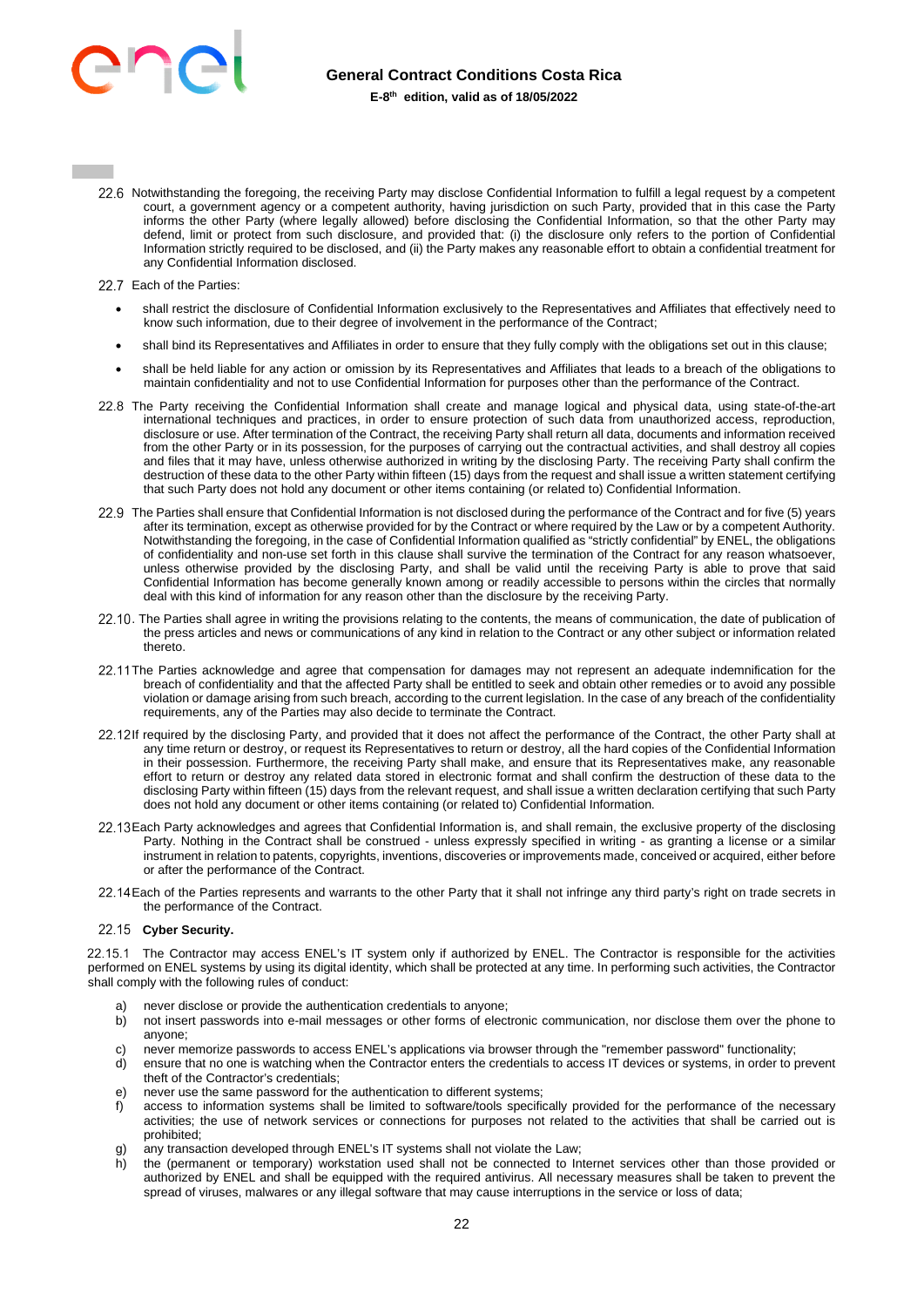

# **General Contract Conditions Costa Rica**

**E-8th edition, valid as of 18/05/2022** 

- i) all e-mail accounts, file storage or communication platforms (including social networks) shall be explicitly provided or authorized by ENEL;
- j) sensitive data shall be stored, transmitted or erased by an appropriate encryption software;
- $k$ ) it is forbidden to modify the system configuration to avoid security checks;
- l) in order to prevent the disclosure of information to unauthorized persons, attention shall be paid to printed documents, removable hard drives, removable storage devices and video screens.

22.15.2 If at any time during the term of the Contract, its performance requires or entails the access and/or use by the Contractor of any application available on ENEL's systems and/or ENEL's IT infrastructure ("ENEL Systems"), this clause [22.15.2] shall apply to the Contractor. Upon ENEL's request, at any time and for any reason, the Contractor shall participate in and implement ENEL's two-factor authentication system (the "Multifactor Authentication System"), as a mandatory requirement to access and/or use the ENEL Systems. To participate in and implement the Multifactor Authentication System, the Contractor undertakes to meet the following requirements: (i) a smartphone and a working SIM card (also personal or for mixed-use) are required; (ii) each smartphone used for the purposes of the Multifactor Authentication System shall be associated exclusively with the personal identity of the specific employee, agent, Subcontractor, representative or other Contractor's personnel who may access and/or use the ENEL Systems on behalf of the Contractor; and (iii) the Contractor shall fulfill all of the foregoing requirements at its sole risk, cost and expenses. ENEL does not bear any charge (financial or otherwise) for the supply of the smartphone and shall not be liable to the Contractor or any third party for any damages, claims or losses, either direct or indirect, arising out of or connected with the failure and/or defective functioning or unlawful use of any smartphone that is used for the Multifactor Authentication System by the Contractor's employees, agents, Subcontractors, representatives or other personnel.

# <span id="page-22-0"></span>**23 PROCESSING OF PERSONAL DATA.**

ENEL and the Contractor shall comply with the legislation on the protection and processing of personal data. When processing personal data on behalf of ENEL, the Contractor shall implement suitable security, technical and organizational measures to prevent any breach of personal data, and shall comply with the EU General Data Protection Regulation 679/2016, either within or outside the European Union and shall promptly inform ENEL of any breach of personal data occurred during the performance of the Contract.

### **24 SUPPLIER PERFORMANCE MANAGEMENT.**

- <span id="page-22-1"></span> ENEL monitors and assesses the performance of Contractors through a dedicated Supplier Performance Management ("SPM") process. The main topics evaluated during the assessment are the following:
	- a) quality of activities;<br>b) compliance with the
	- compliance with the schedule;
	- c) compliance with health, safety and environmental rules;
	- d) respect of human rights;
	- e) cooperation and innovative solutions proposed during the performance of the Contract.
- 24.2 On the basis of the items listed above, ENEL shall assign a score to the Contractor. In the case of a positive score, the Contractor may have access to the incentive actions specified in the "Regulations on incentive management", available at: https://globalprocurement.enel.com/es/convertirse-en-proveedor/supplier-performance-management. . In case of application by ENEL of the remedies set forth in the Contract for breaches of contractual obligations, ENEL will assign to the Contractor a negative score.

### <span id="page-22-2"></span>**25 VALUE ENGINEERING AND GAIN SHARING<sup>1</sup>** .

- 25.1 "Value Engineering" means the systematic application of recognized techniques to identify functions, products, services, designs, techniques, alternatives, or performance improvements that have the effect of maintaining or improving the quality and/or value of the work or the project's overall cost and other applicable factors, while reducing the Price without affecting the safety, quality, and environmental compliance of the Scope of Contract. Value Engineering is the result of such practices or designs being or not a deviation from the Technical Specifications, thus resulting in a deviation from and/or modification to the Contract. Value Engineering shall not include standard optimization taken during the design process that ENEL and the Contractor would normally perform.
- ENEL and the Contractor may submit "Value Engineering" proposals. Any "Value Engineering" proposals submitted by the Contractor, shall be aimed at reducing the Price through direct and quantifiable adjustments to the Scope of Contract.

The Contractor's proposals to ENEL shall be reviewed and approved by ENEL.

"Value Engineering" proposals shall include:

a) the proposed changes to the Scope of Contract (detailed description, attribution of responsibilities among the Parties, etc.); b) the anticipated savings and/or improvements in the Scope of Contract (financial or otherwise) that will be achieved by either Party;

- c) the estimated costs to be incurred by either Party;
- d) any other impact on the provisions of the Contract.
- 25.3 ENEL shall make any commercially and technically reasonable efforts to review and respond to the "Value Engineering" proposals within fifteen (15) days from their receipt. If a "Value Engineering" proposal is approved, the proposing Party shall timely develop a specific implementation plan.
- 25.4 No "Value Engineering" proposal shall be implemented unless a formal acceptance in writing has been issued by ENEL.

 $1$  This clause shall only apply to Contracts which are not subject to laws banning or limiting the use of this mechanism.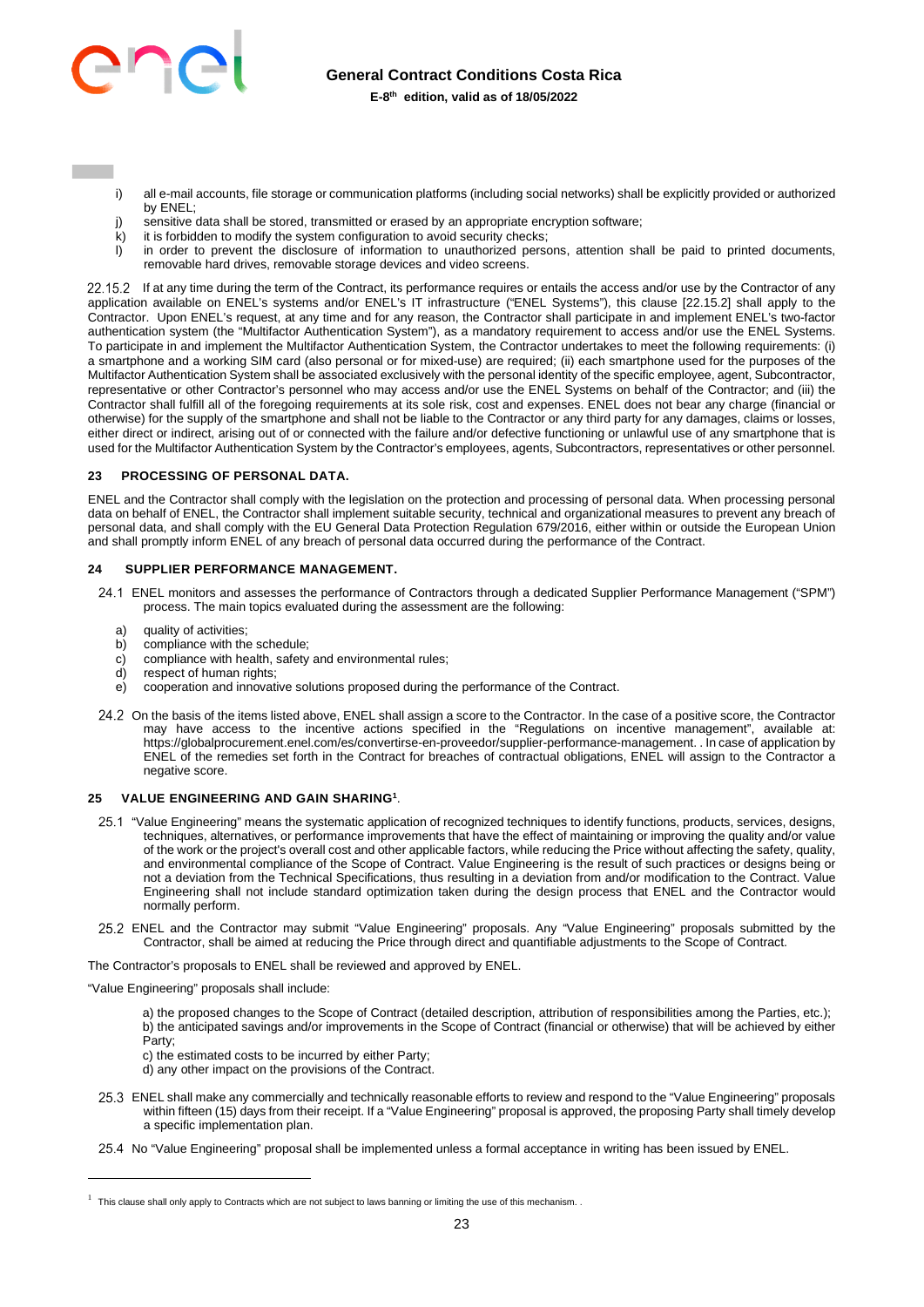

- 25.5 The monetary value of the "Value Engineering" proposals shall be referred to as the "Gain Sharing". The Contractor shall submit a proposal of Gain Sharing distribution between ENEL and the Contractor. Should the proposal be approved, the Contractor may be entitled to receive such portion of the Gain Sharing as agreed upon by the Parties.
- 25.6 Upon approval of a "Value Engineering" proposal, the Contractor shall submit a Change Order request in accordance with the provisions of clause [9.4.](#page-10-0)

### <span id="page-23-0"></span>**26 GOVERNANCE.**

#### **Contract Governance Structure**  26.1

 Where provided for by the Contract, the Parties may set up a committee (so-called "Review Group") to supervise the progress of the performance of the Contract. The Review Group is made up of an equal number of representatives of the Parties. Each Party may periodically change its representatives in the Review Group at its sole discretion, notifying the other Party of the change.

 From time to time, by mutual agreement between the Parties, additional representatives of both Parties, with appropriate technical skills, experience and knowledge, or external consultants, may be invited to attend the meetings of the Review Group, without prejudice to the obligation for all third parties to sign and comply with confidentiality obligations.

26.1.3 The Review Group is chaired by a representative of ENEL.

#### 26.2 **Decision-making process.**

26.2.1 All the decisions of the Review Group shall be unanimous. If the Review Group, after making good faith efforts, fails to reach an agreement, this matter shall be referred to the representatives of ENEL and the Contractor specified for this purpose in the Contract. These representatives shall promptly meet and negotiate in good faith to resolve this issue.

#### 26.3 **Responsibility.**

- 26.3.1 The Group's responsibilities include:
	- a) support and facilitate ongoing cooperation and communication between the Parties;
	- b) supervise and coordinate the transfer of information;
	- c) periodically evaluate the performance of the Contract;
	- d) discuss in good faith all potential improvements that may be implemented during the performance phase.

 Unless otherwise agreed under the Contract, the Review Group meets at least once a year at ENEL's premises or other venues agreed by the Parties. Alternatively, the Review Group may meet by teleconference, videoconferencing or other similar communication equipment.

 The Chairman of the Review Group is responsible for sending the agenda, reasonably in advance of all meetings, as well as for the preparation of the final minutes of each meeting.

26.3.4 Any expenses for attending the meetings shall be borne by each Party.

### <span id="page-23-1"></span>**27 KPI (KEY PERFORMANCE INDICATOR).**

- 27.1 The Contractor shall perform the Contract satisfying the service levels, where expressly provided for by the Contract.
- 27.2 The Parties shall monitor and verify the achievement of the service levels in accordance with the terms set out in clause "GOVERNANCE" above.

### <span id="page-23-2"></span>**28 GLOBAL COMPACT.**

- Each of the Parties acknowledges the content of the so-called "Ten Principles" of the United Nations Global Compact, and declares to manage its business activities and operations in order to meet such fundamental responsibilities in the areas of human rights, labor, environment and anti-corruption.
- 28.2 In particular, the Contractor undertakes to fully comply with the principles of the Global Compact and with the Law, and shall ensure that all activities carried out, either directly or by its Subcontractors, Subsuppliers, other Third Parties appointed by the Contractor and its entire supply chain, comply with the following principles of the Global Compact:
	- a) HUMAN RIGHTS.
		- One: Businesses must support and respect the protection of internationally recognized human rights in conducting their business activities.
		- Two: Businesses must ensure that they do not take part in human rights violations.
	- b) LABOR.
		- Three: Businesses must uphold the freedom of association and the effective recognition of the right to collective bargaining.
		- Four: Businesses must uphold the elimination of all forms of forced and compulsory labor.
		- Five: Businesses must uphold the effective abolition of child labor.
		- Six: Businesses must uphold the elimination of discriminatory practices in employment and education.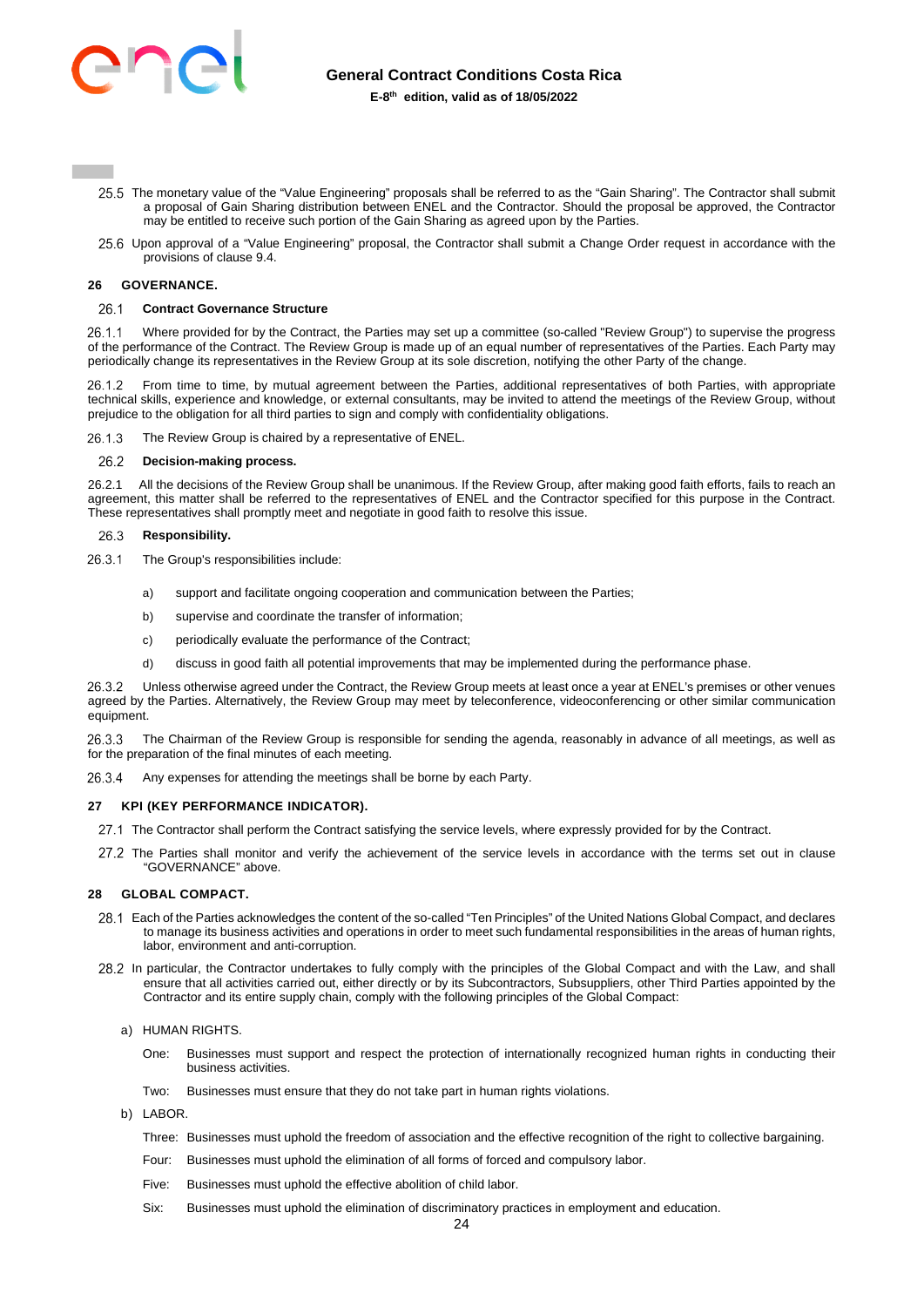

c) ENVIRONMENT.

Seven: Businesses must conduct their affairs in a preventive manner to avoid potential damage to the environment.

Eight: Businesses must undertake initiatives to promote greater environmental responsibility.

Nine: Businesses must encourage the development and diffusion of environmentally friendly technologies.

- d) ANTI-CORRUPTION.
	- Ten: Businesses must work against corruption in all its forms, including extortion and bribery.
- 28.3 The Contractor undertakes to inform ENEL of any situation which, to the best of its knowledge, after due inquiry, including situations related to its Subcontractors, Subsuppliers, Third Parties appointed by the Contractor and its entire supply chain, may result into a failure to fulfill these principles, as well as the plan to remedy these situations.
- 28.4 Throughout the Duration of the Contract, the Contractor undertakes to allow ENEL to verify the degree of compliance with the requirements set out in this clause, by carrying out inspections, audits and/or requests for documents. In such cases, the Contractor shall grant ENEL access to its facilities and duly provide the requested documents, and the Contractor shall employ its best efforts to fulfill this obligation and ensure that its Subcontractors, Subsuppliers, Third Parties appointed by the Contractor and its entire supply chain do the same.
- ENEL shall be entitled to terminate the Contract, for causes attributable to the Contractor, whenever ENEL becomes reasonably aware that the Contractor or its Subcontractors, Subsuppliers, Third Parties appointed by the Contractor or its supply chain violated one of the above mentioned principles. The Contractor shall indemnify and hold ENEL harmless against any damage, loss, cost or expense arising therefrom.

### <span id="page-24-0"></span>**29 CODE OF ETHICS.**

#### 29.1 **General details.**

29.1.1 The ENEL Group in the conduct of its business and in the management of relationships complies with the contents of its Code of Ethics, its Zero Tolerance Anti-Bribery Plan and its Human Rights Policy.

29.1.2 The Contractor acknowledges the commitments laid down in the Code of Ethics, the Zero Tolerance Anti-Bribery Plan and the Human Rights Policy and declares that the conduct of its business and the management of its relationships with third parties are inspired by equivalent principles, and the Contractor shall ensure that all of its Subcontractors, Subsuppliers, Third Parties appointed by the Contractor and its entire supply chain comply with such principles.

29.1.3 The Contractor represents to acknowledge the commitments undertaken by ENEL in its Code of Ethics and undertakes to comply with the principles of the International Labor Organization conventions, as well as with the legal regulations on: the protection of child and women labor; equal opportunities; the prohibition of discrimination, abuse and harassment; freedom of association and representation; forced labor; environmental safety and protection; health and hygiene conditions. Furthermore, the Contractor shall ensure that all of its Subcontractors, Subsuppliers, Third Parties appointed by the Contractor and its entire supply chain comply with the same.

 Furthermore, the Contractor shall comply with the applicable legislation on salary, pensions and social security contributions, insurances, taxes, etc., in relation to all of its workers employed at any title in the performance of the Contract, and shall ensure that its Subcontractors, Subsuppliers, Third Parties appointed by the Contractor and its entire supply chain comply therewith. In the case of any conflict between the International Labor Organization conventions and the applicable regulations, the most restrictive rules shall apply.

 Each of the Parties undertakes to prevent any form of corruption. Therefore, ENEL prohibits to make any promise, offer or request for unlawful payments, whether in cash or other utility, for the purpose of furthering its relationships with its stakeholders and this shall apply to all of its employees. The Contractor undertakes to comply with this obligation and to ensure that all of its Subcontractors, Subsuppliers, Third Parties appointed by the Contractor and its entire supply chain comply therewith.

 ENEL reserves the right to carry out any control and monitoring activity (e.g. inspections, audits and/or requests for documentation) to verify the fulfillment of the obligations specified above, both by the Contractor and any of its Subcontractors, Subsuppliers, Third Parties appointed by the Contractor and operators belonging to its supply chain. In such cases, the Contractor shall grant ENEL access to its premises and duly provide the requested documents, and the Contractor shall employ its best efforts to ensure that its Subcontractors, Subsuppliers, Third Parties appointed by the Contractor and its entire supply chain do the same.

 Failure by the Contractor to fulfill these obligations shall entitle ENEL to terminate the Contract and to request compensation for damages from the Contractor.

#### 29.2 **Conflict of interests.**

29.2.1 During the performance of the Contract, the Contractor undertakes to have exclusive regard for the interests of ENEL, ensuring that there are no situations that might lead to the occurrence of any conflict of interest in relation to the activities to be performed.

29.2.2 Throughout the term of the Contract, the Contractor undertakes to adopt a suitable conduct in order to avoid potential conflict of interests. If any situation is considered as liable to create a conflict of interests - notwithstanding ENEL's right to terminate the Contract - the Contractor undertakes to promptly inform ENEL in writing and to follow its reasonable instructions, which shall be given after consultation and assessment of the requirements pointed out by the Contractor.

#### 29.3 **Health and Safety.**

 In ENEL, no work can be done compromising health & safety and/or environment. For this reason, as established in the Stop Work Policy, any risk situation or unsafe behavior shall determine the suspension of work and the restoration of health, safety and/or environmental conditions.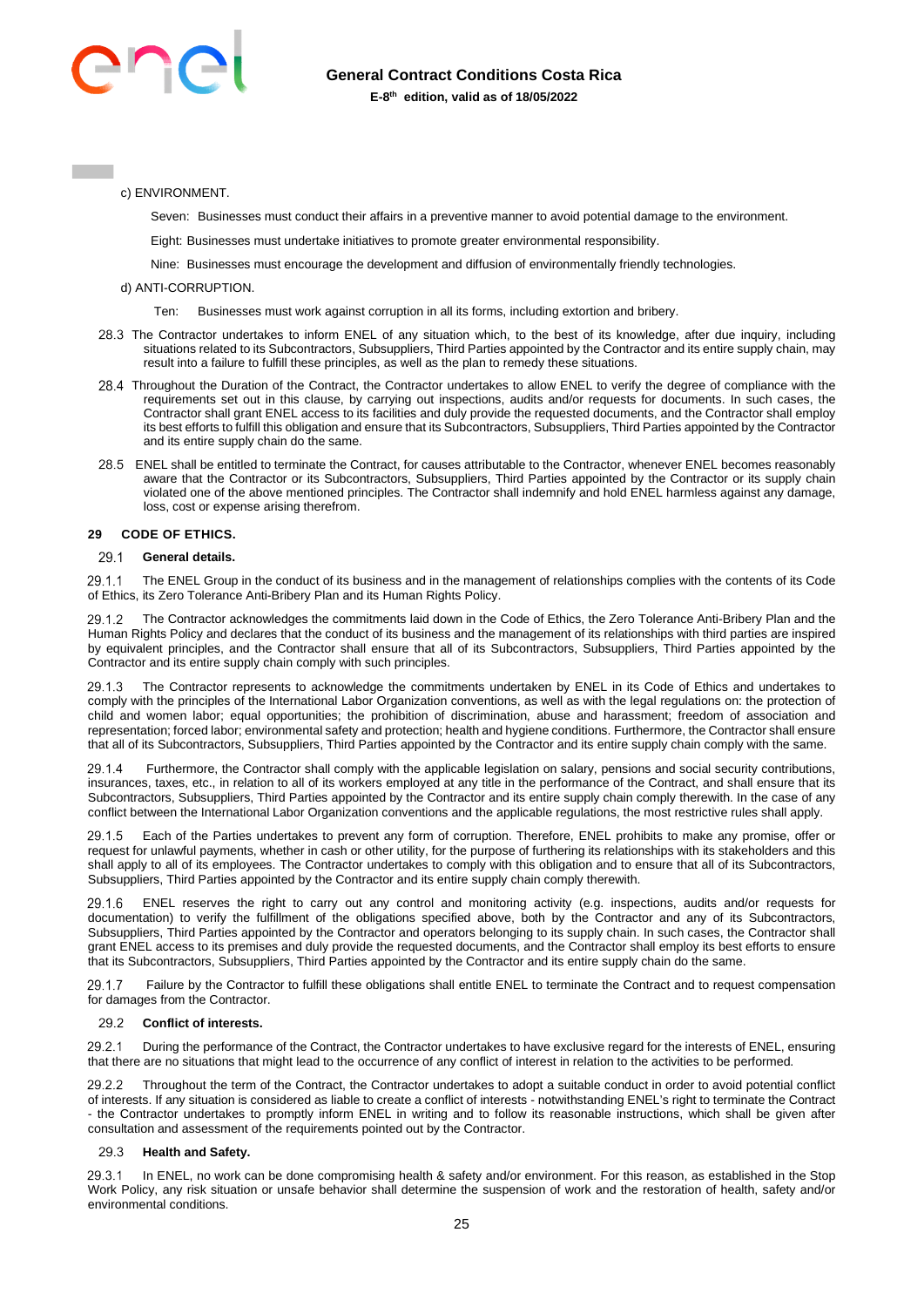

 ENEL is strongly and constantly engaged in promoting and consolidating a culture of health, safety and environmental protection. Such commitment is further detailed in the "Declaration of Commitment to Health and Safety", the "Stop Work Policy" and the "Environmental Policy", available at the following addresses:

**<https://globalprocurement.enel.com/es/documentos>** , under the section "Other useful documents" and

**<https://globalprocurement.enel.com/es/documentos/documentacion-salud-y-seguridad>**and

**<https://corporate.enel.it/en/company/policy-environmental-enel>.** 

 The Contractor acknowledges ENEL's commitment in promoting and consolidating a culture of health, safety and environmental protection, and undertakes to comply with the same principles and with the provisions of the HSE Terms, as well as to ensure that its Subcontractors, Subsuppliers, Third parties engaged by the Contractor and its whole supply chain comply therewith.

#### 29.4 **Integrity Clause.**

- a) By submitting the bid and/or accepting the Contract, the Contractor<sup>2</sup> declares
	- to acknowledge the commitments undertaken by ENEL S.p.A. and the companies directly or indirectly controlled by ENEL (hereinafter "ENEL"), specified in the Code of Ethics, the Zero Tolerance Anti-Bribery Plan (ZTC), the Human Rights Policy, in order to comply with the relevant principles in the performance of its business activities and in the management of the relationships with third parties;
	- $\ddot{\phantom{0}}$ <sup>3</sup> that to the best of its knowledge, the Contractor is not subject to any criminal proceedings in relation to tax crimes, crimes against the public administration, crimes against property, crimes against the personal freedom or the public order, environmental crimes;
	- $\bullet$ <sup>4</sup>that the Contractor is not subject to any criminal investigation in respect of any matter, fact, or unlawful conduct constituting tax crimes, crimes against the public administration, crimes against property, crimes against the personal freedom or the public order, environmental crimes;
	- to be aware and to authorize for the purposes of assessing the professional conduct of the declarant and of the relevant Company, according to the second and third paragraph above - that ENEL may independently collect additional information, in order to assess the accuracy of the statements made, considering the necessary existence of duties of loyalty for the Company involved.
	- b) The Contractor undertakes to promptly inform and to provide all the relevant documents to ENEL:
		- 1) if the Contractor becomes aware of the opening of any criminal proceedings, referred to in the second paragraph of letter a) above;
		- 2) if the Contractor becomes aware of the opening any criminal investigation, referred to in the third paragraph of letter a) above.

ENEL reserves the right to examine, at its discretion, the aforementioned information, in order to assess the professional conduct of the Contractor and of the relevant Company.

#### 29.5 **International sanctions.**

29.5.1 Each Party represents and warrants to the other Party that, to the best of its knowledge, after due inquiry, at the execution date of the Contract, neither such Party nor any of its officers, members of its governing body, shareholders owning at least a 5% interest in the Party's company or in any company of which such Party owns at least 50 % or is otherwise controlled by such Party, or is under common control by the ultimate parent company, are (i) subject to Sanctions, or (ii) are involved in any activity, or have been previously involved in any activity, which may expose them to Sanctions. For the purposes of this section, the term "Sanctions" refers to all the applicable economic or financial sanctions or trade embargos imposed or enforced in accordance with the laws, regulations, executive orders, restrictive measures or other related rules publicly issued or notified by: (i) the United Nations; (ii) the European Union; (iii) the United States government, including those established by the U.S. Department of the Treasury's Office of Foreign Assets Control; (iv) the UK Her Majesty's Treasury.

 Each Party undertakes to fully comply with all the legal requirements related to Sanctions with regard to the performance of the Contract.

 Each Party undertakes to maintain in effect and enforce policies and procedures designed to prevent the application of any Sanctions and to promptly notify in writing to the other Party the opening of any proceedings that may lead to the imposition of a Sanction and, in any case, the application of any Sanctions throughout the term of the Contract.

<sup>&</sup>lt;sup>2</sup> The Legal Representative of the Company in his/her own right and on behalf of (a) the owner and the technical director, in the case of individual companies; (b) the partners and the technical director, in the case of business partnerships; (c) the general partners and the technical director, in the case of limited companies; (d) the managers holding powers of<br>representation, the technical director type of company or consortium, **of the Company where they perform their office** and, where applicable, **on behalf of the Parent Company and of the** (e) owner and the technical<br>director, in the case of individual companies; case of limited companies; (h) the managers holding powers of representation, the technical director and the single member (natural person), or the majority shareholder in the case<br>of companies with less than four members,

<sup>&</sup>lt;sup>3</sup> In relation to the Contractor and the persons listed in point 2.

<sup>4</sup> In relation to the Contractor and the persons listed in point 2.